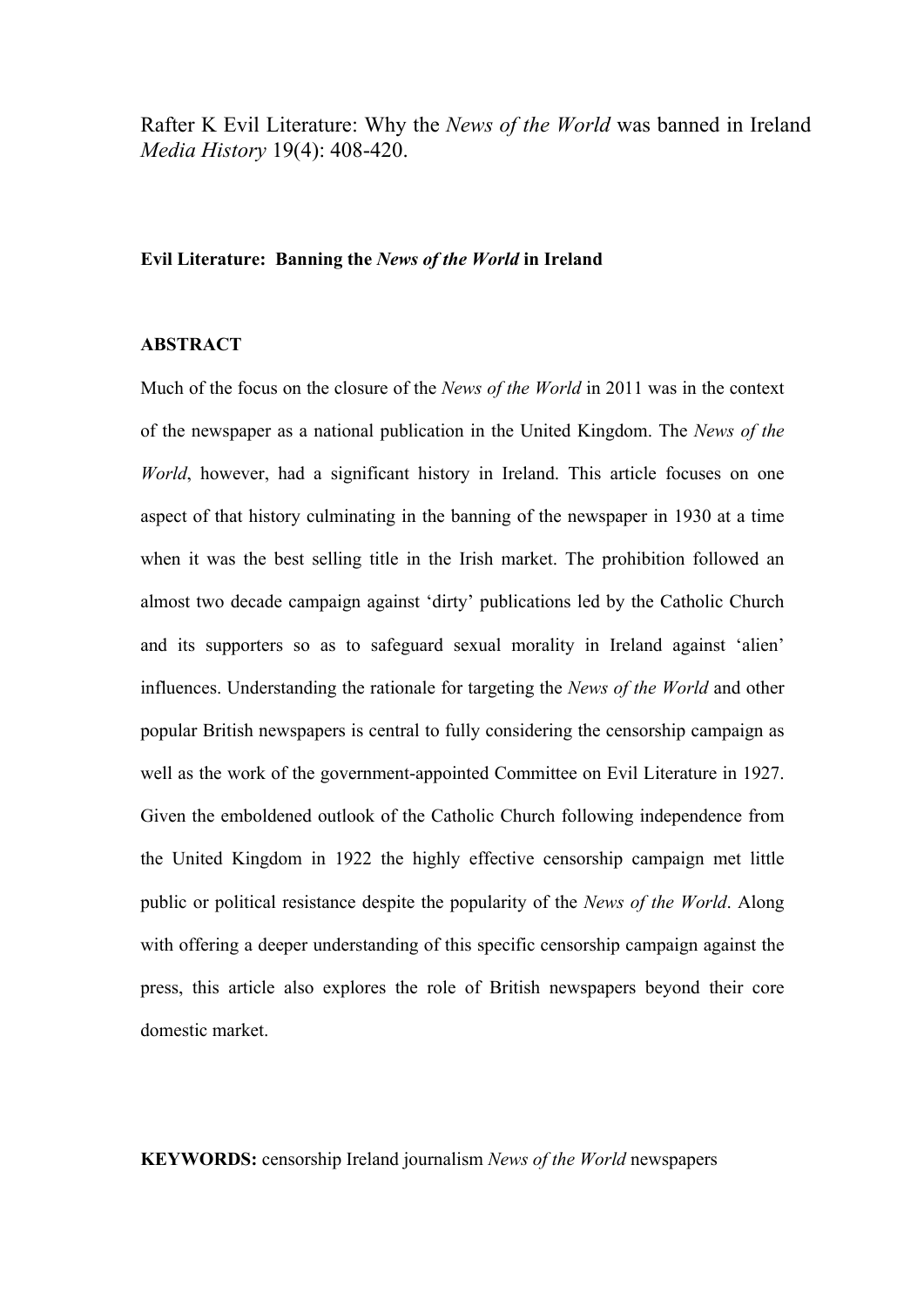## **Introduction**

A desire to maintain the 'purity' of Irish Roman Catholics in the face of an increased presence of British popular newspapers underpinned a near two-decade campaign to prohibit access to publications such as the *News of the World* in Ireland. Throughout the nineteenth century and in the early decades of the twentieth century a demand for Irish independence motivated militant organisations and other groups from cultural and sporting perspectives to agitate against British rule in Ireland. The Catholic Church lent its support to these nationalist political aspirations but it was equally keen to eliminate 'immoral' British values. From late 1911 onwards an organised campaign to ban the British popular press was pursued - initially without national success. In the post-independence period after 1922, however, the Catholic Church hierarchy and associated lobby groups ultimately pressurised the new Free State government to pass censorship legislation that was the basis for banning several British titles in 1930 including the market leader in Ireland, the *News of the World*.

This article focuses on the history of the *News of the World* in Ireland up to the 1930 period to show how the newspaper was the primary focus of Catholic campaigners motivated by a desire to protect their specific ideological outlook from 'being swamped by voices, music, words and images from all over the world' (Morash 39). The *News of the World* was a specific target not just because it carried birth control advertisements. Campaigners were critical of its extensive coverage of crime, sexual crime and divorce proceedings in Britain. This critical reception was not unique to Ireland. In the same period, there was 'an ongoing public debate' in the United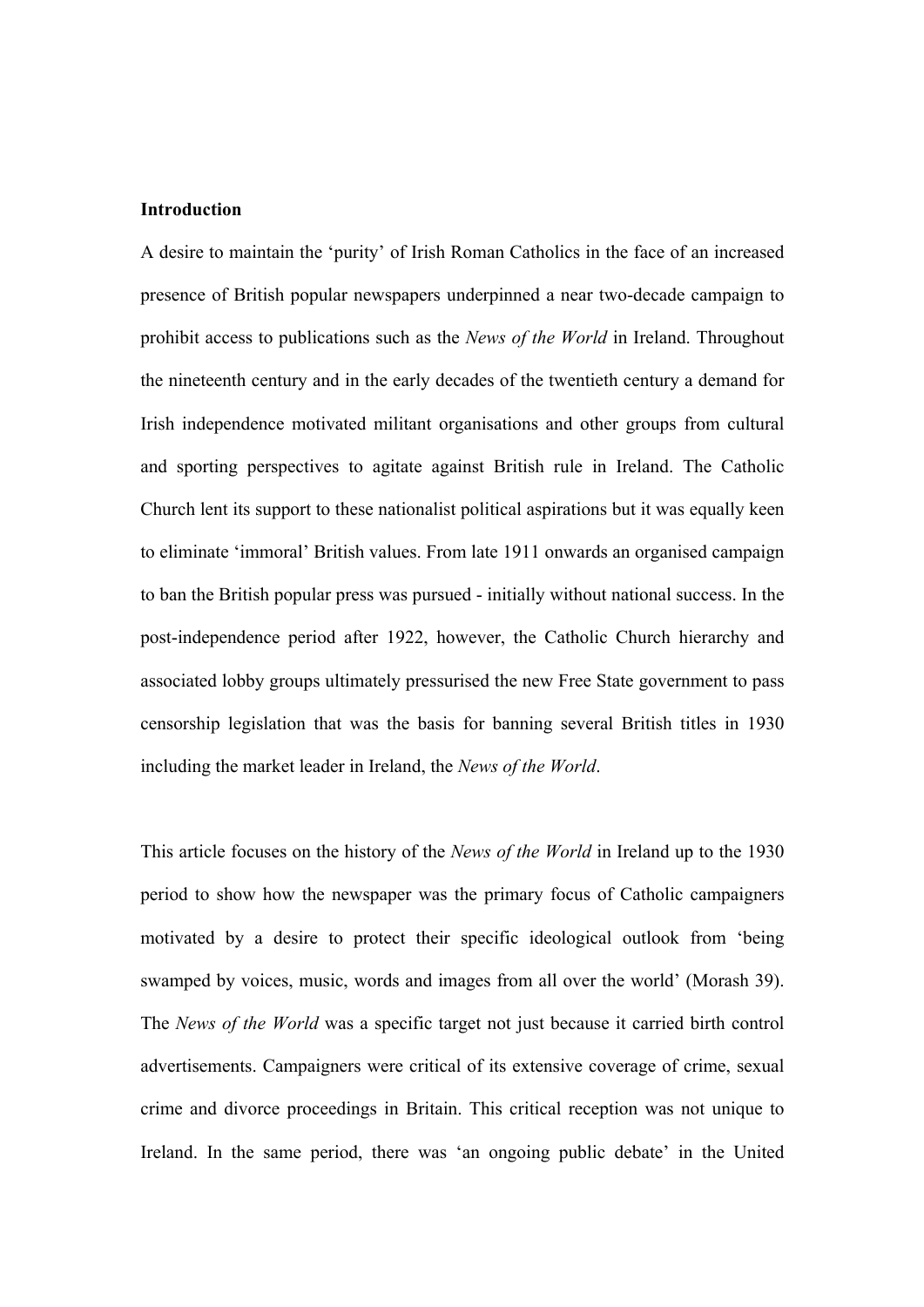Kingdom about the content to the popular press (Bingham 9). Advocates for press restriction were, however, more successful in the new Irish Free State where the prohibition campaign realised its objective through a government-appointed Committee on Evil Literature, which sat from February to December 1926, and subsequent legislation, the Censorship of Publications Act, 1929. The legislation sanctioned the banning of printed works that contained indecent or obscene content as well as publications that advocated birth control or devoted 'an unduly large proportion of space to the matter of crime'.i

The 1929 legislation is generally referenced in the context of bans on birth control advertisements and on works of literary fiction by authors including Samuel Beckett, Thomas Wolfe and Edna O'Brien, among many others. This latter concentration is not unsurprising given that, 'the proscribed list read like an alphabet of modern literature' (Murphy 53). Remarkably, however, in passages on the 1929 censorship legislation in two seminal works examining the history of twentieth century Ireland there is no mention of the censorship campaign's targeting of newspapers - and particularly the sustained lobby to outlaw British popular titles such as the *News of the World* (See Lee 158-9; Ferriter 340-2). A similar perspective is evident in Whyte's widely acknowledged authoritative work on Church-State relations in Ireland that also discusses a legislative focus on outlawing indecent literature and prohibiting the advocacy of birth control (39).

The priority of those campaigning for a stricter censorship regime - and lobbying for legislative change - was, however, firmly directed at certain British popular newspapers. In previous research on censorship in Ireland the British Sunday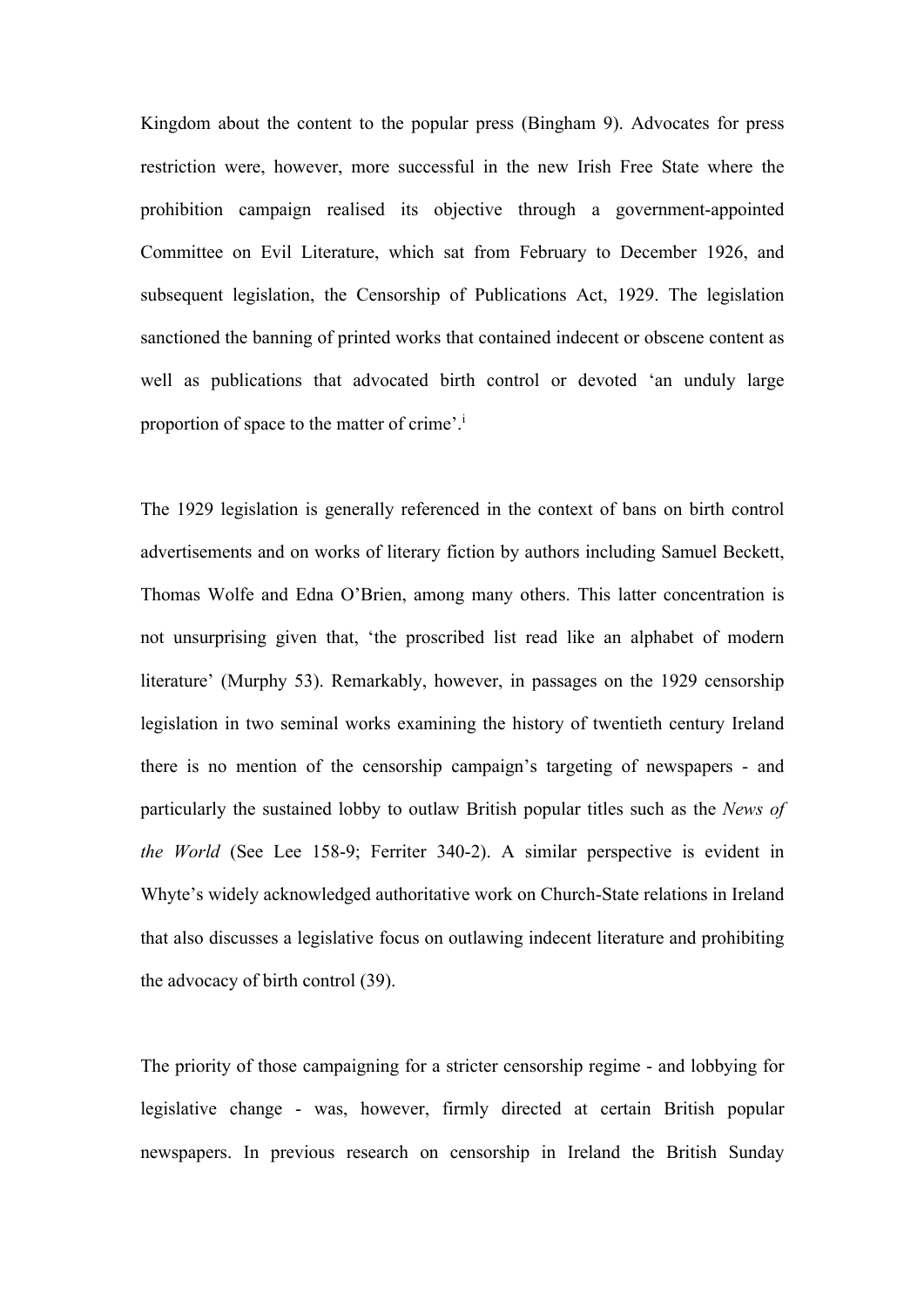newspapers were identified as the type of publication 'most severely attacked' (Adams 17) by campaigners who 'concentrated first of all on imported newspapers, especially the Sunday press' (Martin 60). From late 1911 a campaign of protest was organised while the submissions to, and evidence taken by, the Committee of Evil Literature clearly show a desire to ensure Irish readers did not have access to 'objectionable' British popular titles. From newspaper burnings in the pre-World War I period to a campaign of intimidation against newsagents - and effective political lobbying following the establishment of the Irish Free State - a singular focus was on the *News of the World*.

In section one the emergence of the popular Sunday newspapers is examined along with discussion of the reasons why the commercially successful *News of the World* attracted such opprobrium in its main markets in Britain and in Ireland. In section two the reaction to the increased market dominance of the *News of the World* in the first two decades of the twentieth century is explored with specific reference to the moral campaigns of agitation in Ireland. The article then focuses on how the Irish Catholic Church and its supporters waged a successful lobby campaign to secure political backing for a censorship regime, which had at its core a desire to remove the *News of the World* from the Irish newspaper market. By focusing on the history of the *News of the World* in Ireland in this period this article not just contributes to a deeper understanding of the impact of popular Sunday newspapers beyond their core British market but also offers an assessment of how moral censorship in Ireland in the 1920s was explicitly an attack on the press.

#### **Sunday newspapers**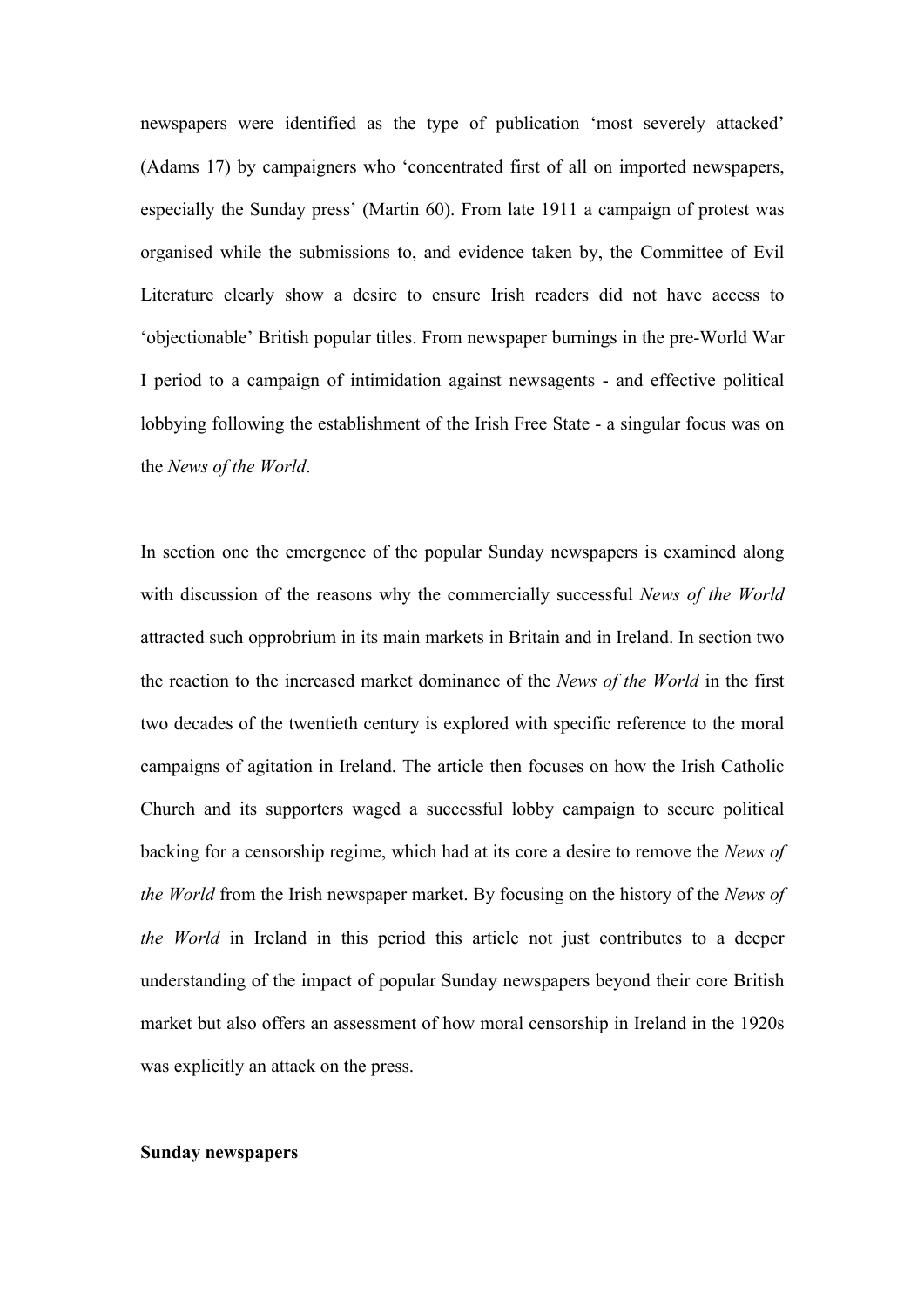The market for popular Sunday newspapers opened up from the 1830s onwards following the start of reductions in newspaper duties (Chalaby 13). Promoters of these newspapers - clearly aware of the 'commercial potential of journalism' (Conboy 9) saw the emerging working class as a potential market for a new type of newspaper (Anon. 2). Unlike, the established elite newspapers with their concentration on politics and the interests of the upper classes the new Sunday publications such as the *News of the World* and *Lloyds Illustrated* were focused on offering their readers' distraction and amusement (Williams 39; Bingham 16). This objective was achieved with a different editorial focus to the established newspapers including also being the 'pioneers of sports coverage' in the British press (Chalaby 91).

Having first published in 1843 the *News of the World* quickly established a strong market presence with a clearly defined raison d'être to provide, 'a clear, concise and objective summary of the week's news for manual workers and tradesmen who didn't read the daily papers' (Burden 50). Nineteenth century industrialisation in Britain alongside increasing standards of education - and higher literacy levels - 'contributed to the creation of a reading public' which was duly targeted by the popular press (Chapman 44). The transaction benefited both sides, the working class received entertainment, distraction and, indeed, news in a digestible and readable format while the owners of the popular Sunday titles secured market share and profit.

By the turn of the twentieth century - having changed proprietor three times - the *News of the World* was selling approximately 40,000 copies every Sunday (Burden 50). The populist press was about to embark upon a period of sustained circulation growth with the *News of the World* as the clear market leader. By 1930 the *News of*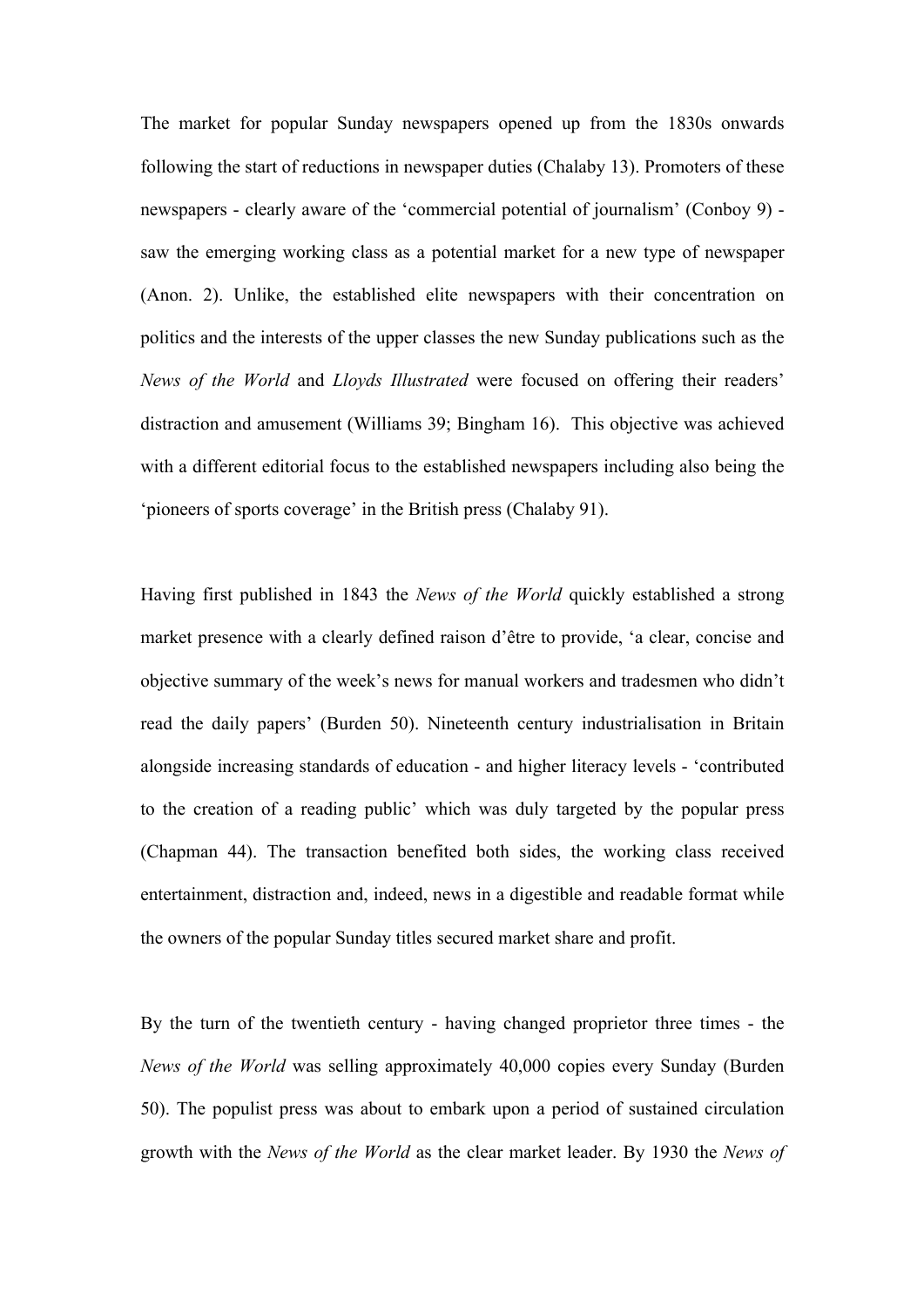*the World* was the best selling newspaper in the United Kingdom with a circulation of 3.4m copies each Sunday (Bingham 19). In the same year it achieved a similar circulation status in Ireland with weekly sales of more than 130,000 copies.<sup>ii</sup> Circulation gains were secured through an editorial focus that combined coverage of crime, sport and entertainment news.

More than any of its rivals the *News of the World* was defined by an editorial concentration on reporting the proceedings of divorce trials and criminal cases, particularly those involving sexual crime. It achieved commercial success due to a policy of 'headlining on sexual shenanigans and general misbehaviour - preferably of the rich and famous, or, failing that, of anyone who ought to have known better, or not' (Burden 51). According to one authority, 'the paper expertly squeezed every last drop from legal proceedings around the country: its coverage was more professional, more extensive, and more explicit than any of its rivals' (Bingham 127).

While a long way from the sensational red-top tabloid which it would become later in the century the title was already a controversial publication combining as it did 'salacious content… [with] a sober appearance' (Greenslade 30). The newspaper's official historians recorded that it offered readers, '…straightforward, sober reporting - a record of what was said in court, the sentence imposed by the judge and, hopefully, any denunciation of sin he might utter' (Bainbridge and Stockdill 91). With this editorial approach the *News of the World* was described as 'the least respectable of the mainstream national papers, and was widely agreed to exist in a category of its own' (Bingham 128); a newspaper in which 'tantalising headlines introduced stories which gave just enough detail to set readers' imaginations racing' (129); and a title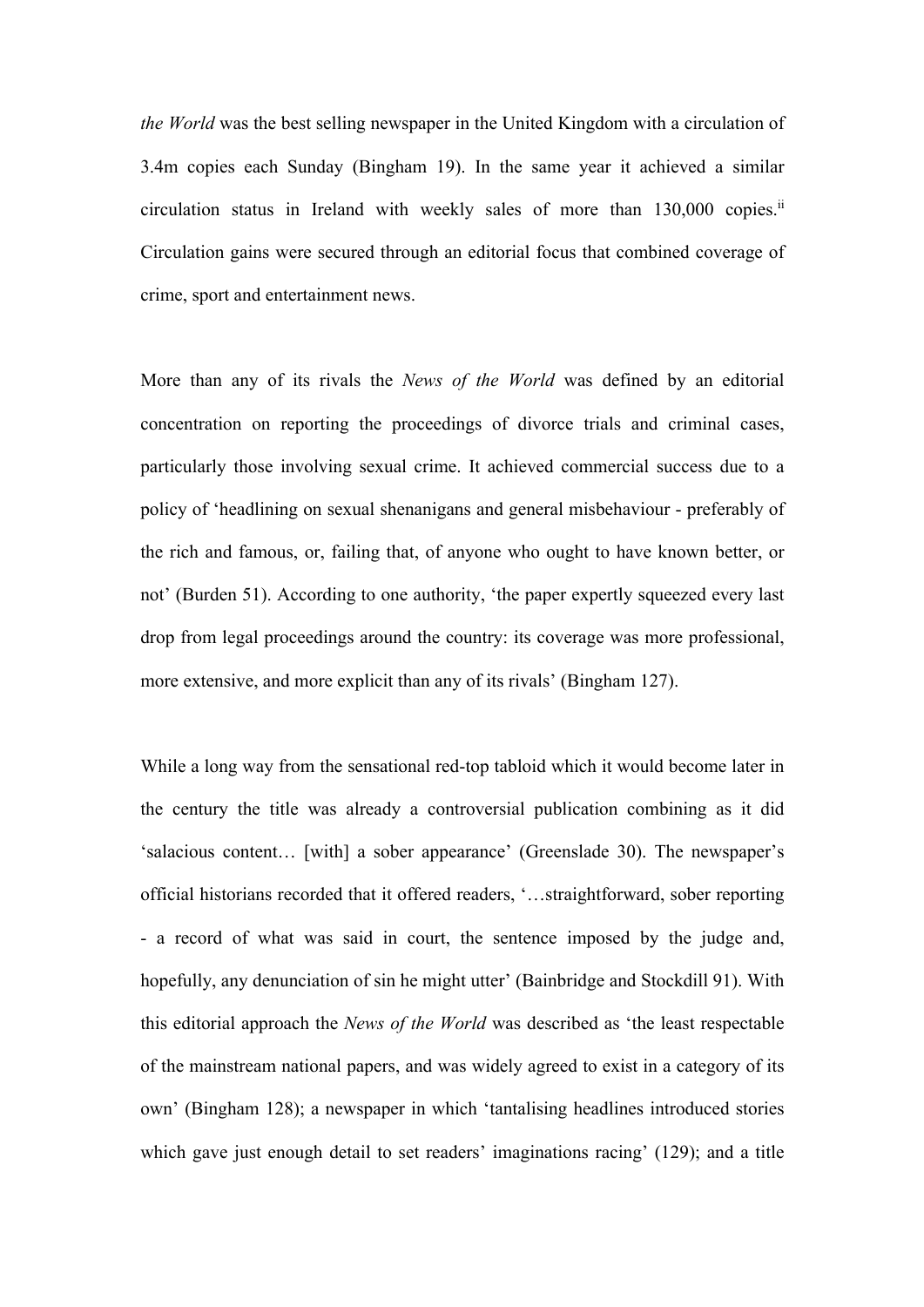with coverage of crime and divorce cases that dared 'to hint at details others omitted' (132).

Senior political and religious figures in Britain united to criticise the popular press and the *News of the World* in particular. Critics judged the content of popular Sunday titles 'suitable only for "shop boys and millners' apprentices" and unfit for 'decent houses' (Williams 39). The denunciation of the newspaper in Ireland was equally strong and ultimately more successful in dealing with the perceived threat presented by the content on the pages of the *News of the World*. In both jurisdictions there was a clash in attitude between a sizable reading public who favoured the popular press for news and distraction and those in authority who wished to limit the general public's assess to information about unsavory aspects of contemporary society and insights into how elements of the upper class lived. Certainly, if sales are judged as a measure of public demand then there was a strong appetite for this type of voyeuristic reporting which gave 'insights into human interest stories that fascinated, entertained, and shocked readers' (Bingham 125). Readers of the *News of the World* - in Britain and also in Ireland - were essentially being offered insights into aspects of society that many preferred was not known, not to mind discussed, in public. While newspaper reporting and public access to detailed information about divorce cases was ultimately limited in Britain, campaigners in Ireland achieved much greater success in restricting the alternative public sphere as represented by the popular press.

### **British popular newspapers in Ireland**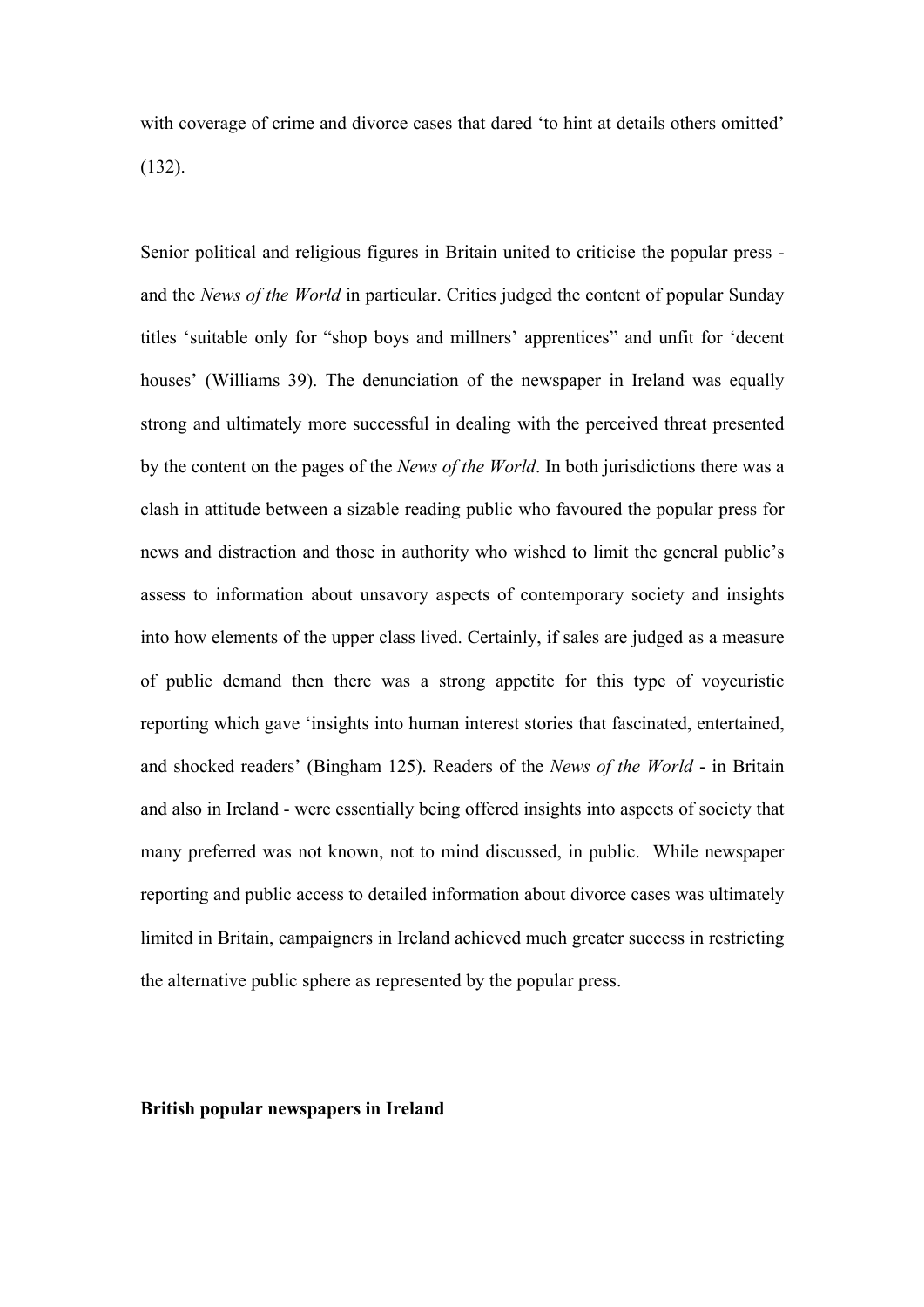At the creation of the Irish Free State in 1922 the newspaper market was served by several national titles including the *Irish Independent* and the *Freeman's Journal* both nationalist publications - and the unionist *Irish Times*. But the newspaper reading public in Ireland also had access to British titles. The market for news had developed rapidly over the previous two decades and, according to Cullen, was 'led by the growing number of popular weeklies with an emphasis on entertainment and illustrations' (9). The press market was also defined by vocal opposition to imported Sunday newspapers primarily due to their reliance on crime reports and coverage of divorce proceedings (See Adams; Martin).

The popular British Sunday newspapers were reportedly selling between 80,000 and 120,000 copies every week in Ireland by 1910 with the *News of the World* 'the clear market leader and pacesetter' (Cullen 9). In this period before World War I the newspaper was said to have pioneered the expansion in mass weekly circulation ultimately leading to a dramatic increase in its Irish circulation (see Cullen 166). Throughout the 1920s leading British newspapers continued to sell strongly in the Irish market. Both the *Daily Mail* and the *Daily Express* carried over their intense circulation battles from the British market into Ireland. The combined Irish circulation of these two British national dailies was 49,119 copies in 1926; five years later in 1931 the comparable figure was 60,707 (Morash 139). By way of contrast the leading domestic national daily newspaper - the *Irish Independent* - had sales in the region of 90,000 in this period. It was claimed in 1926 that British Sunday titles had sales of just over 220,000 copies in Ireland while the *News of the World* was selling more than 130,000 copies in Ireland every week - which would have made it the dominant newspaper among all the British editions on sale in the Irish Free State in this period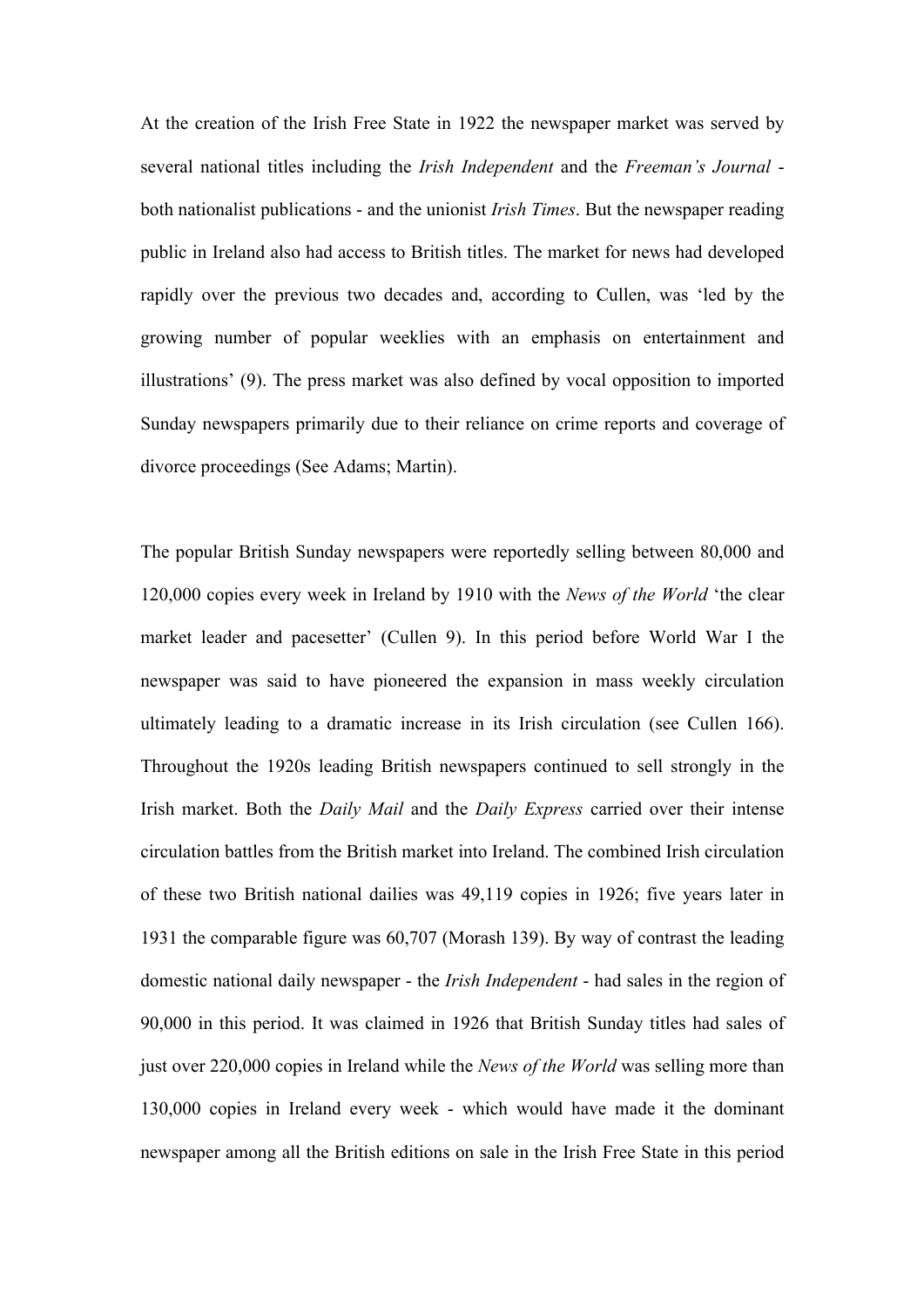with a total sale that was larger than that of all the Irish morning newspapers combined ( Catholic Truth Society).

Improved transport channels meant that by 1911 the British Sunday newspapers were available in most parts of Ireland by midday or early afternoon on Sunday (Cullen 175). There were a number of national wholesale newspaper distributors augmented for the Sunday titles by an increasing presence of street and church door sellersiii Public demand for Sunday titles was in part driven by their having up-to-date racing and soccer results - which provided a competitive advantage over the weekly editions that went on sale on Fridays. Along with local demand, the Sunday popular titles were also purchased and read by the large number of British military personnel stationed throughout Ireland. Moreover, there was a voyeuristic attraction to the content of the popular press which indirectly in an era of widespread ignorance of sexual matters presented large numbers of working class people with 'an alternative arena for public discourse' (Örnebring and J*ö*nsson 293).

Opposition to the popular British titles, and the *News of the World* in particular, came in two phases. First, in the period prior to World War I although without national success; and second in the aftermath of the creation of the Irish Free State with dramatic results. Both campaigns of opposition were led by influential - and conservative - Catholic Church organisations. A rigid authoritarianism defined the Irish Catholic hierarchy from the mid-nineteenth century (See Whyte), and by the early years of the twentieth century there was an enhanced desire to maintain - and strengthen - control over public and private spheres. The targets were wide and varied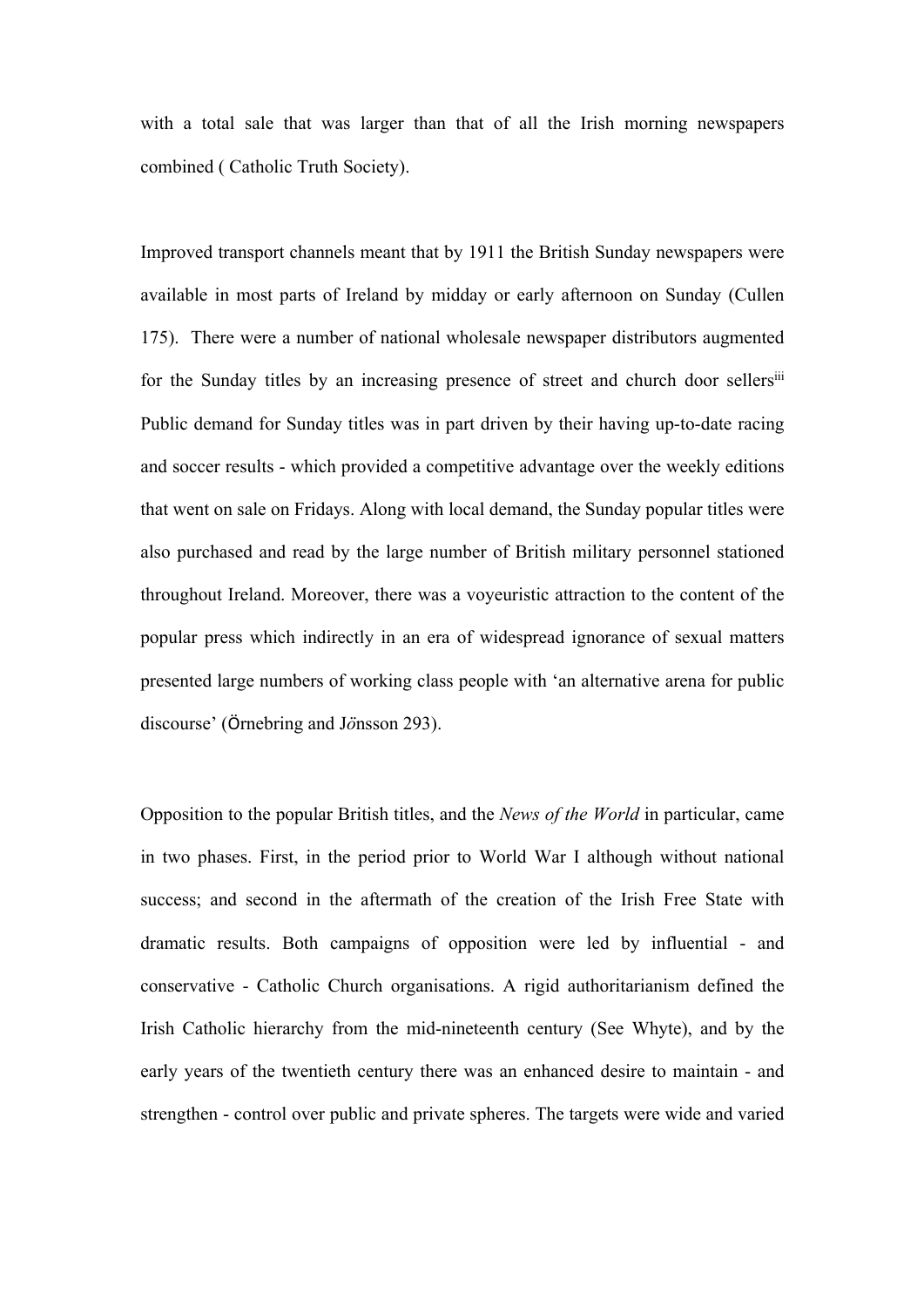- dance halls, books, newspapers and cinema theatres - all of which the Irish Bishops agreed 'tend to destroy the virtuous character of our race' (Keating 24).

British popular newspapers with their 'alien' influences, promiscuous values, British culture and obsession with crime (and sexual crime, in particular) were a cause of considerable concern. The *News of the World* was a significant focus of attention for groups and individuals intent on preserving and deepening Catholic moral values. For example, one influential Catholic Church lobby group argued that the *News of the World*, 'is devoted almost entirely to reports of murders, suicides, divorces, bigamy cases, indecent assault, incest, affiliation cases, and crime in general, and particularly sexual crime' (Catholic Truth Society 20).

Notwithstanding, a narrow editorial focus and orientation towards sensationalism Bingham has shown how in the early decades of the twentieth century - in a society in Britain defined by ignorance and secrecy about sexual matters - 'newspapers made a significant contribution to attitudes about sex and sexuality' (10). In the latter respect, the British popular press delivered the potential to widen the public sphere by offering an alternative forum for public discourse beyond the elite newspapers. In covering stories and aspects of life ignored by the elite press titles like the *News of the World* 'represented the only part of the public sphere where issues relevant to their daily life and work were reported, debated and discussed' (Örnebring and J*ö*nsson 294). In an Irish context this alternative public sphere was perceived as ultimately having the potential to threaten Catholic moral values. Moreover, in challenging the status quo preference for a conservative elite-led society the popular titles were dangerous in that they 'destabilized the boundaries between public and private' (Bingham 11) which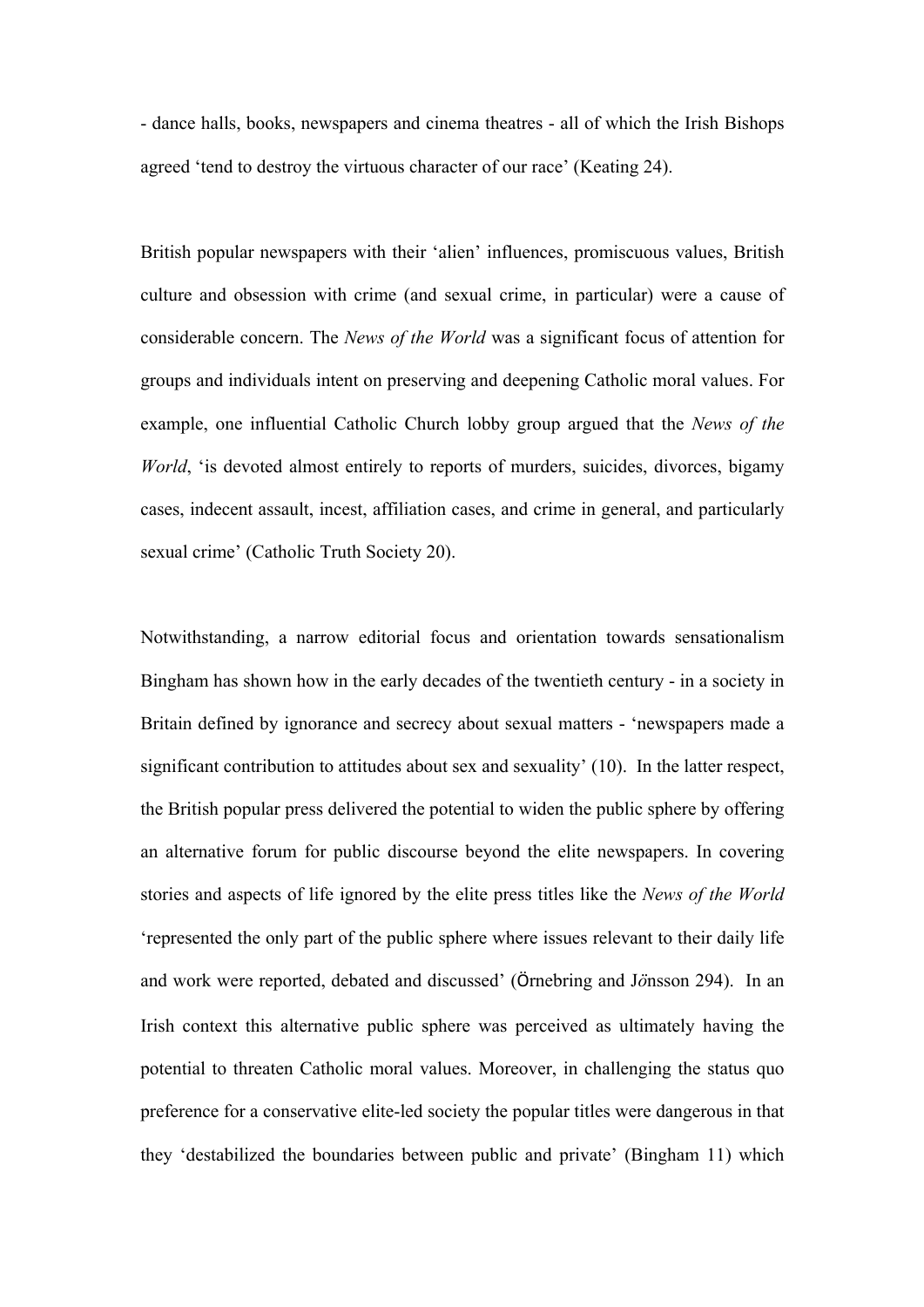again in an Irish context threatened to weaken Catholic Church control over its flock. Therefore, to protect Catholic moral values these publications had to be removed from the hands of their Irish readers.

This was the context for the formation of the Irish Vigilance Association  $(IVA)^{iv}$  in November 1911 with the objective of 'working in the cause of clean literature'<sup>v</sup> (National Archives Irish Vigilance Association, JUS 7/1/2). Among the newspapers the IVA had in its focus were the *News of World*, *Sporting Times*, *Empire News*, *London Mail* and *Health and Efficiency* - all were deemed as 'objectionable and as unsuitable to the people of this country'. In its campaign in the 1912-13 period the pro-censorship lobby sought to 'arouse public opinion' about the dangers of these newspapers. The campaign strategy involved demonstrations, writing letters to newspapers, distributing handbills and publishing booklets and pamphlets. The IVA also engaged in direct action with shops which sold the targeted titles:

'In the early stages numerous newsagents in Dublin were asked to sign a pledge against stocking or selling objectionable papers. This campaign was only partically [sic] successful, for the lure of gain overcame their sense of righteousness and the 'dirty' papers were sold sub rosa'vi

The campaign had the support of the Catholic hierarchy including when vigilantism was the tactic used (Martin 6). The first reported opposition to British Sunday titles was in Limerick on 22 October 1911 when 29 newsagents pledged not to supply 'objectionable newspapers' (Cullen 250). A large crowd was reported to have assembled at the station in Limerick to meet the train carrying the Sunday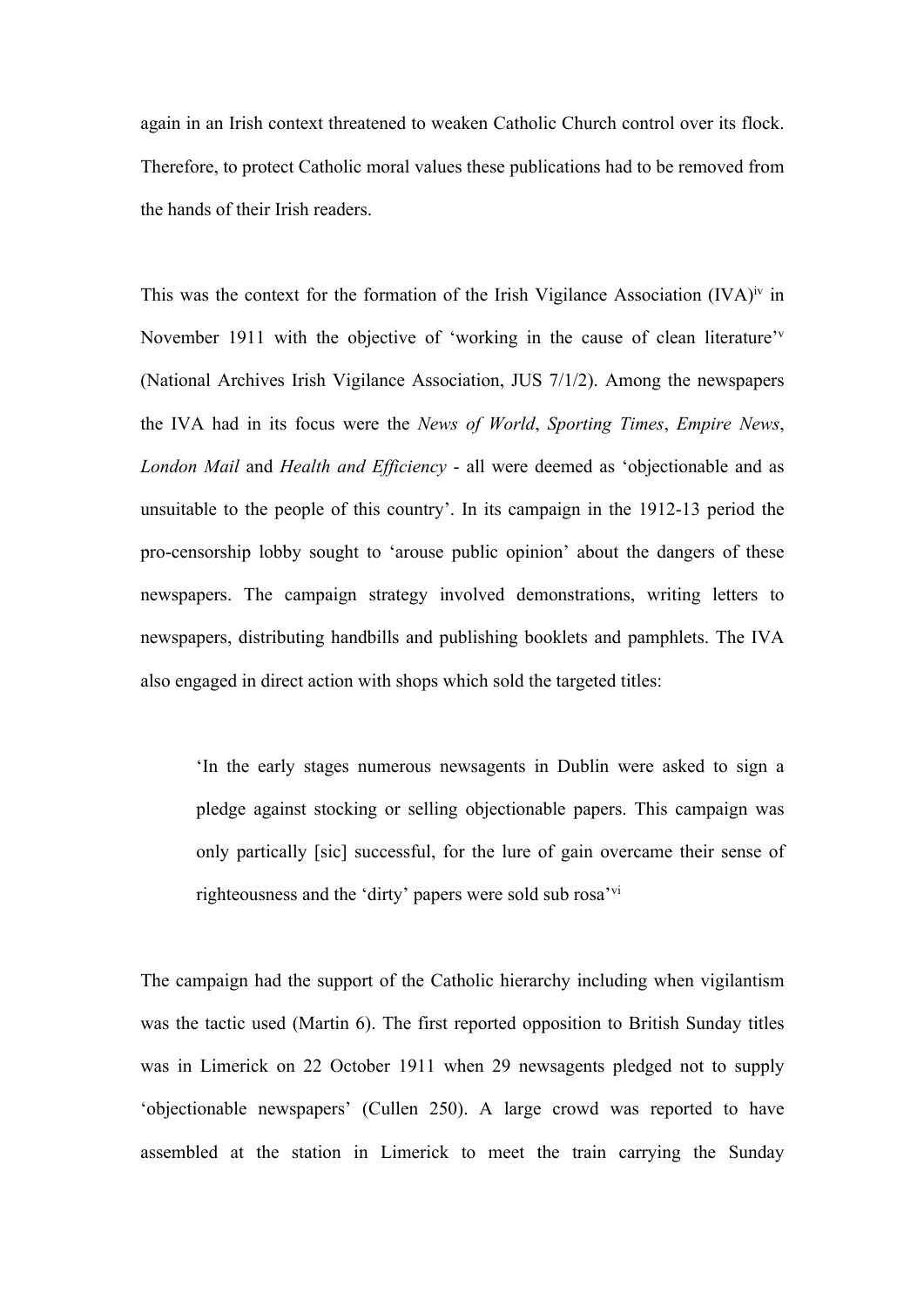newspapers. The protest passed off peacefully but the sales representative of one unidentified title left the city 'taking seventy dozen copies of his paper with him by the next train' (Cullen 251). Success obviously encouraged further action as a week later 500-people were said to have congregated on the city's train station where they seized the Sunday newspapers and then proceeded to a nearby public park accompanied by bands playing religious hymns.

Cullen has written about 'an ugly atmosphere of intimidation' further evident when soldiers who had purchased their Sunday newspapers had the copies seized before being 'torn into tiny small pieces, and pounded into the mud' (Cullen 251). The protests were successful as orders for the popular Sunday titles fell in Limerick. The sales representative of the *News of the World* told their Irish distributor: 'It seems an extraordinary thing that any agitation can be got up even in Ireland to stop English soldiers from buying any paper they want' (Cullen 252).

Around 100 vigilance committees against the popular Sunday newspapers were operating by mid-1912. In Dublin in 1913 campaigners claimed credit for the return of two tons of English newspapers, many in unopened bundles. (Martin 6). In the main, however, the activity of the pro-censorship groups was largely directed at putting pressure on local newsagents not to stock the popular titles. There was some intimidation with picketing of newsagents and windows broken. Protest activity was also national. A petition against 'pernicious' literature garnered 100,000 signatures (Cullen 256) while a meeting in the Mansion House in Dublin in July 1912 was addressed by the Lord Lieutenant and reportedly brought 20,000 people on the streets of the capital. The dip in sales was obviously of sufficient concern that the *News of*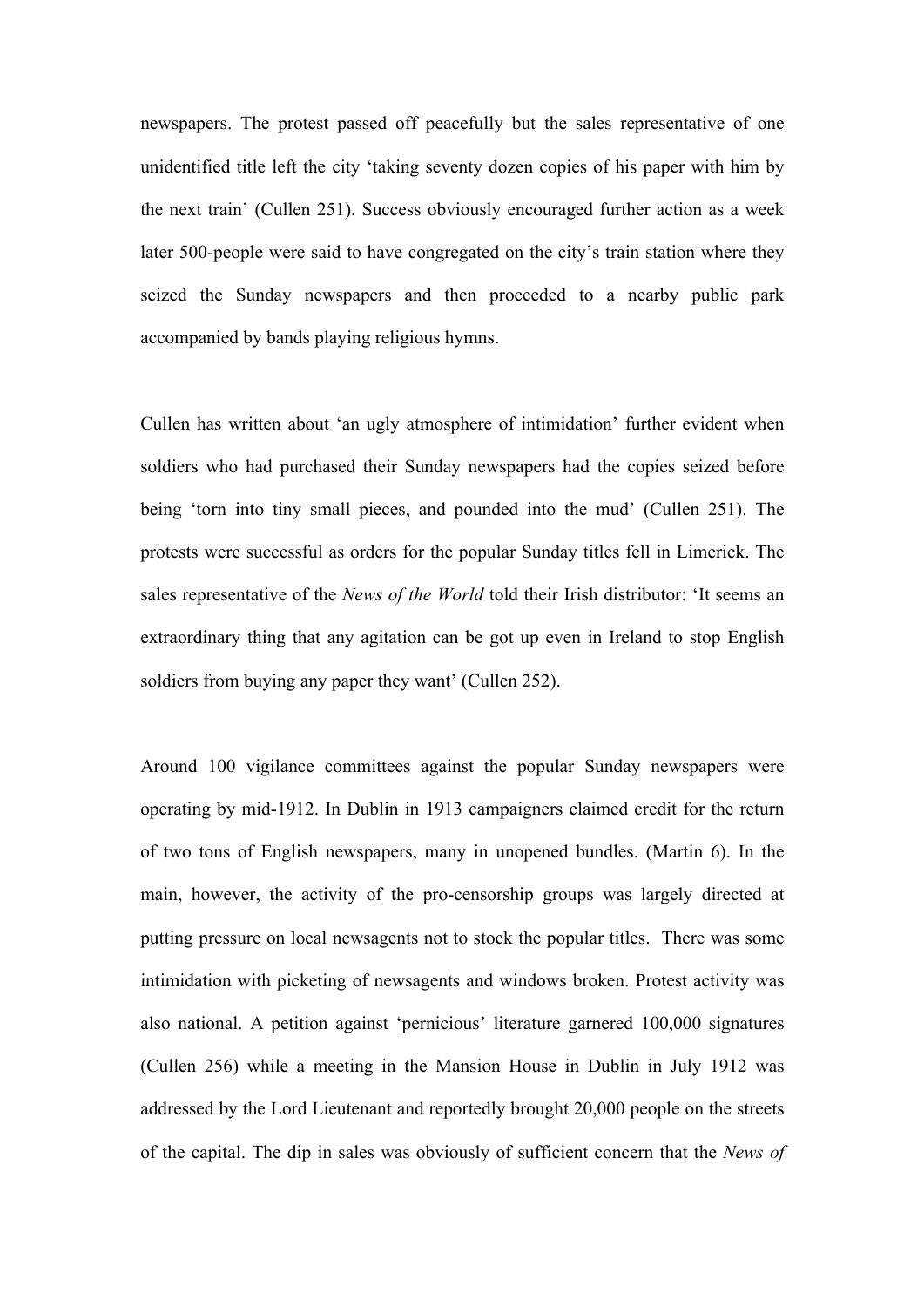*the World* explored alternative methods of distribution and sales. In December 1912 the newspaper's Irish distributor advised its local sales representative that, it would not 'be wise to take any special steps to push the sale of your paper at present' (Cullen 260).

Despite the strength of opposition, the campaign lost momentum possibly on account of rising tension over the Irish national question and the advent of World War 1. The wartime environment across Ireland in the 1918 to 1922 period made organisation problematic as the Editor of the *Irish Rosary* magazine acknowledged: 'the turmoil of the last four years [1918-22] has crippled the [vigilance] association's activities with the results that the banned [sic] Sunday papers now circulate almost as freely as ever' (Martin 30). It is worth noting that the campaign also failed to capture widespread and sustained public interest - and despite temporary distribution problems the sales of the *News of the World* in Ireland continued to rise. While opposition to the British newspapers was paused rather than concluded, pockets of opposition remained. For example, newsagents in Ballyhaunis in Co. Cavan in December 1921 signed pledges not to sell 'any publications calculated to lower the Catholic mind of the youth of the parish' while this stance was endorsed by some 38 Dublin newsagents (Cullen 261- 62).

The pro-censorship lobby was re-energised following the establishment of the Irish Free State in 1922. The new government in the post-independence period was 'willing to use the power of the State to protect Catholic moral values' (Whyte 36). Moreover, the head of this government, W. T. Cosgrave, 'continued to court the Catholic Church throughout his tenure of office (Lee 157). We see evidence of this bowing to Catholic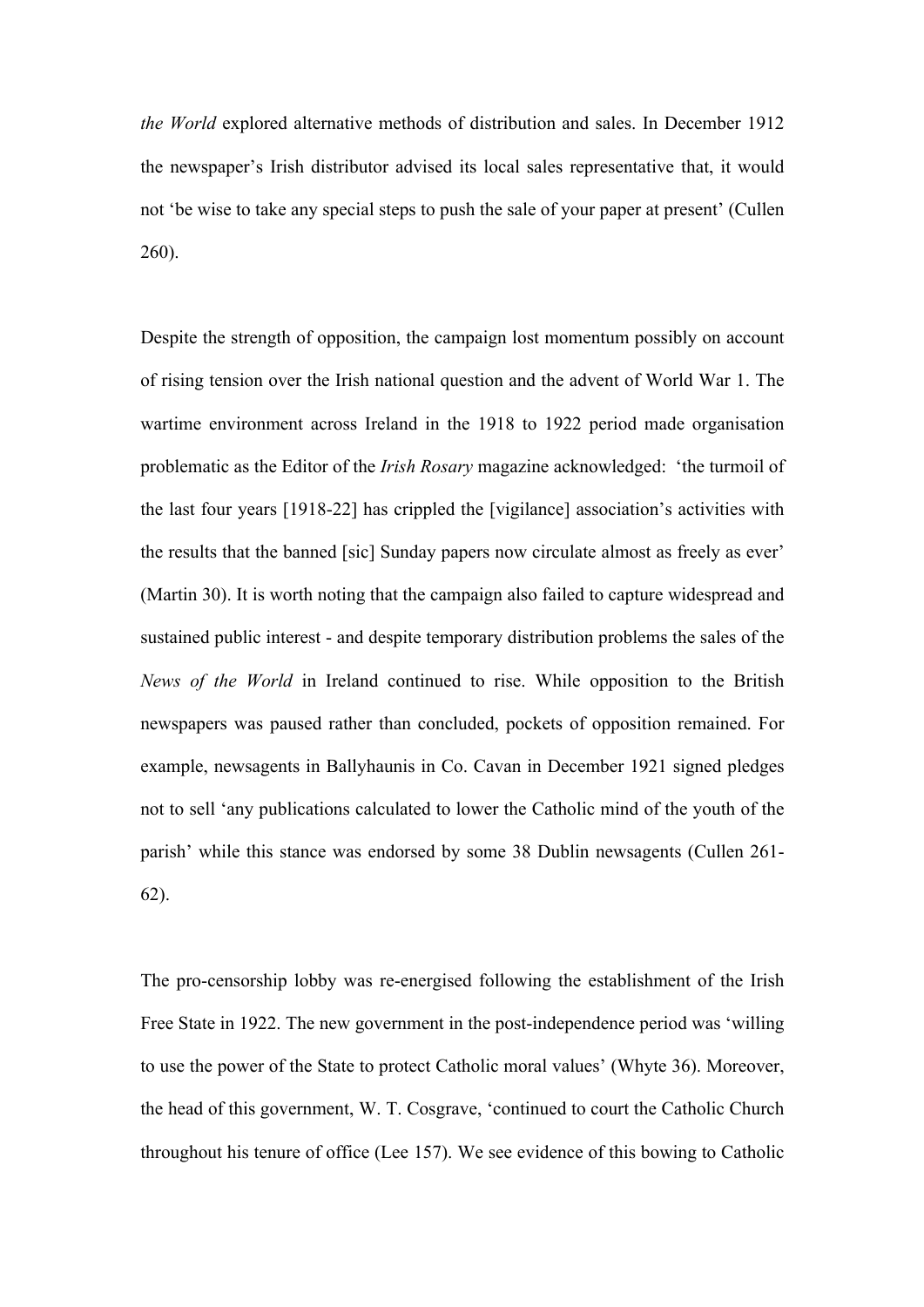Church authority in legislative changes including film censorship (1923), restriction on licensing laws for public houses (1924) and limitations of the number of licensed premises (1926) as well as measures to effectively outlaw divorce (1925) (See Adams; Martin; Whyte).

During the first decade of post-British rule, 'the purging of indecencies and foreign influence was a fundamental building block in establishing Ireland as a spiritual model for the world' (Keating 27). At the core of this Catholic Church strategy was a preoccupation 'with the safeguarding of sexual morality' (Whyte 30) underpinned by an intense focus on limiting exposure to popular British Sunday newspapers. The Catholic hierarchy set the tone. One bishop issued a pastoral letter deploring the growing craze for pleasure, and the slackening of parental control' (Whyte 24). But the censorship campaign against the British press was driven by highly vocal organisations including lay groups such as the Catholic Truth Society, and religious bodies like the Christian Brothers. What we see is a situation where - in the words of Keating, 'the purity lobby enjoyed a position of genuine power' (26). Leading Catholic moral activists argued for censorship - as one priest put it: 'to save the soul of the Nation, which was being steadily destroyed by filthy publications coming from England' (Devane 3). As outlined in the next section, the *News of the World* was the primary target of increasingly confident lobby groups no longer content with merely applying pressure for voluntary restrictions on access but now intent on securing legislative change to have targeted publications banned outright. This campaign was a significant part of the ideological battle to impose a Catholic viewpoint on all aspects of society in the new Irish Free State.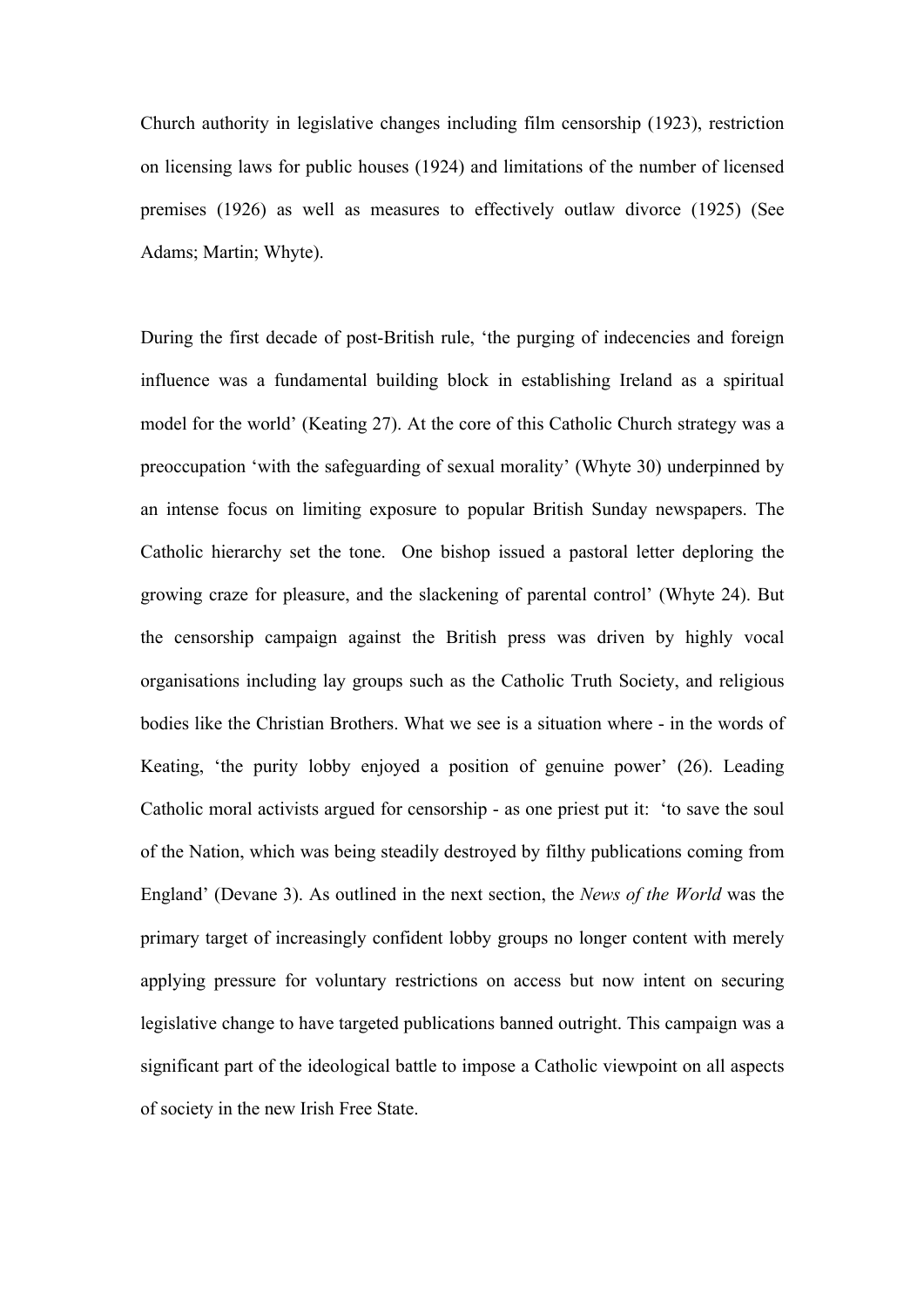## **'Cartloads of filthy literature'**

The power of the censorship lobby is clearly evident in its success in securing political support for legislative change. Despite the renewed campaign from the Catholic Church and its lobby the Irish Minister for Justice Kevin O'Higgins (August 1922 - July 1927) was unconvinced that legislative change was necessary noting in November 1925 that existing censorship law was sufficient to deal with the sale and distribution of obscene literature (Martin 59). The reaction to O'Higgins's intervention was intense, providing tangible evidence of the power of the censorship lobby. In January 1926 one senior civil servant recorded that:

'The Minister for Justice is being subjected to considerable pressure from vigilance associations, the Catholic Truth Society, and bishops to introduce legislation giving more effective and definite power to the State to prevent the importation and distribution of indecent and meretricious literature and certain inventions of the contraceptive order. The whole subject is bristling with difficulties'.<sup>vii</sup>

The Catholic Church inspired lobby for censorship ultimately got its way when the Free State government established the Committee on Evil Literature in February 1926. With a membership of six laymen and two religious - one Roman Catholic and one Church of Ireland - the committee was tasked with determining, 'whether it is necessary or advisable in the interest of the public morality to extend the existing powers of the state to prohibit or restrict the sale and circulation of printed matter'. Vill The theme of committee's work was immoral literature but as Horgan has noted 'it focused, to a degree not mirrored in subsequent public or political discussions, on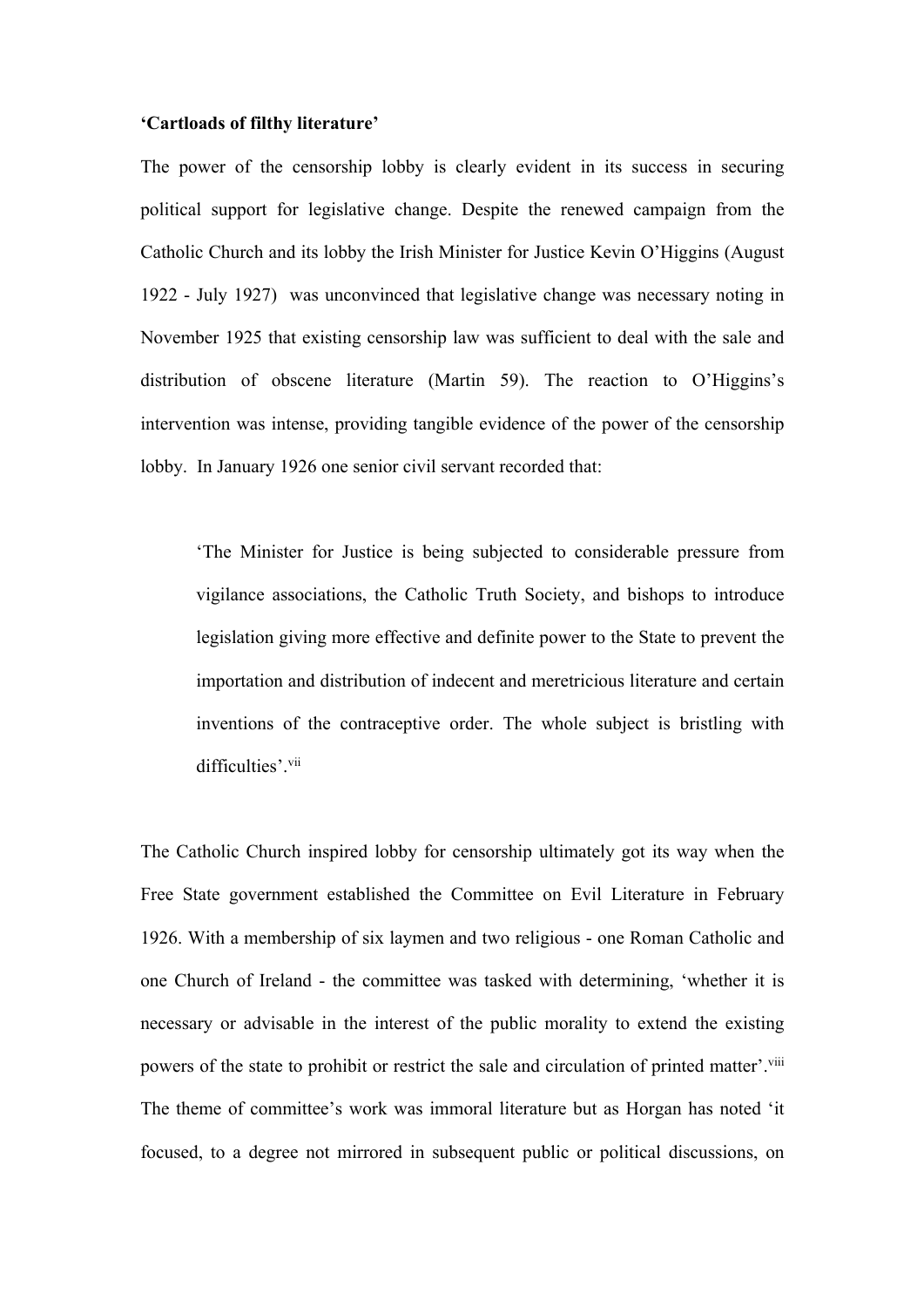journalistic and periodical literature containing information on contraception in particular' (1995: 64).

Submissions were received between February and May 1926 from organisations and members of the public. The tenor of the majority of submissions was for censorship legislation to restrict access to what the Catholic Headmasters Association called 'immoral publications'. The committee's files in the Irish National Archives show that the *News of the World* was the main target in both written submissions received and also in oral evidence taken.<sup>ix</sup> The Christian Brothers in Dublin submitted a list of 38 'objectionable papers & periodicals' with the *News of the World* first on the list. The submission referred to 'gilded filth; papers that publish answers to the letters of young men and women relating to sexual intercourse; papers and books containing advertisement of certain drugs and instruments which urge people to the most monstrous crime'. <sup>x</sup> The Catholic Writers Guild singled out two titles - the *Sunday Chronicle* and *News of the World* - which 'cater mainly for the morbid tastes and the unhealthy curiosity of the semi-illiterate by retailing the week's most unsavory tales of crime, most especially sexual crime and also the most unpleasant revelations made in the public courts and the divorce courts'.<sup>xi</sup> The Guild claimed the English titles were also lowering the standard of Irish newspapers and sought a ban on all crime reporting.<sup>xii</sup> Similarly in evidence to the committee on 21 April 1926 a school teacher and trade union representative noted that:

going to Mass on Sundays in Clarendon Street [Dublin] I find the streets are actually littered with these filthy papers […] The News of the World has a circulation of 180,000 copies a week. If it were out of the way two decent Irish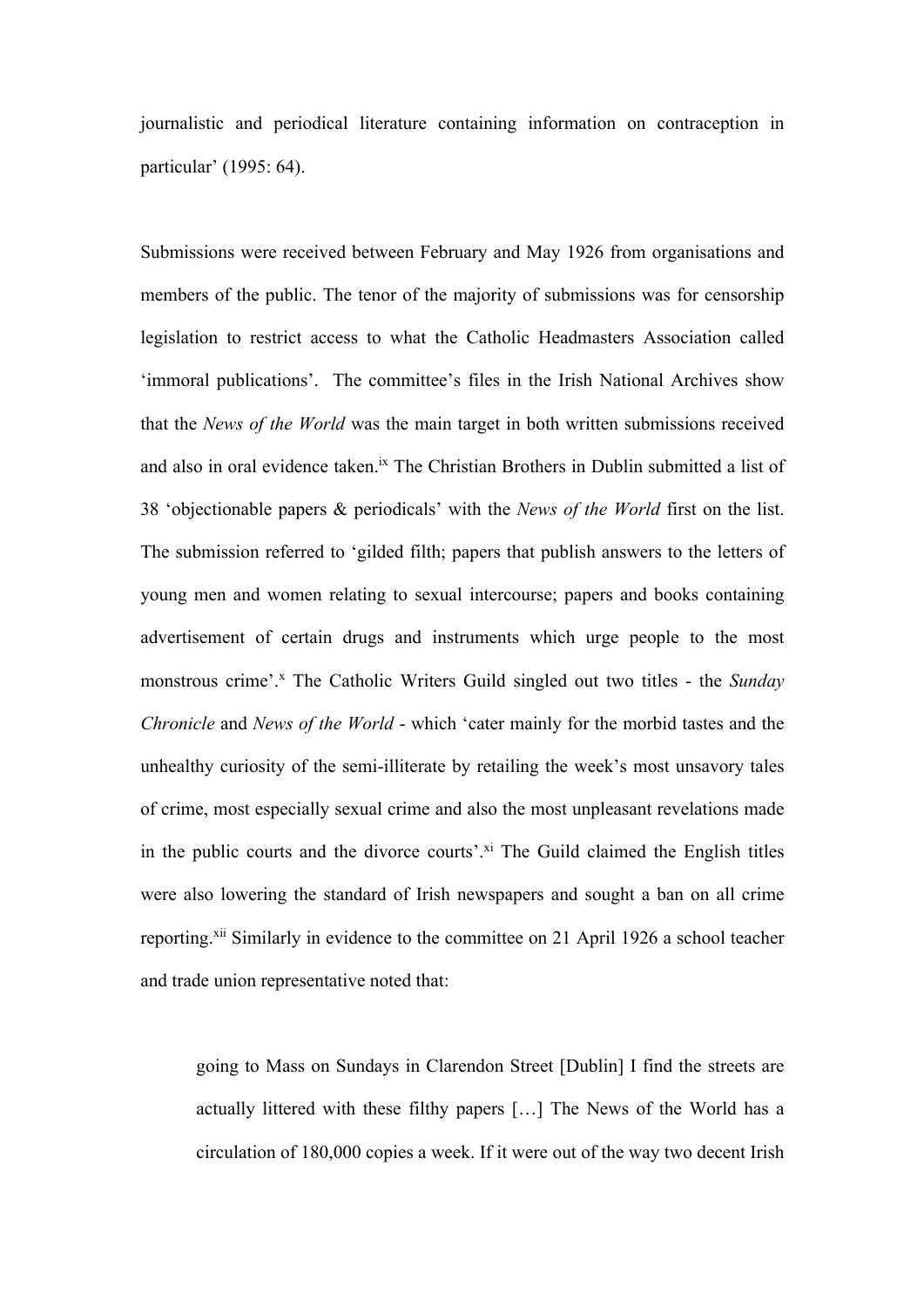Weeklies could be kept going […] Thompson's Weekly and the News of the World are written for one purpose alone - for degrading people. […] They suggest lasciviousness and licentiousness where they do not directly display it and they corrupt the thoughts of the readers.<sup>xiii</sup>

The establishment of the Committee on Evil Literature in February 1926, the publication of its report in January 1927 and subsequent parliamentary debates on the proposed censorship legislation provided renewed energy to organise public agitation against the perceived moral threat of certain British newspapers. Throughout this period pressure was maintained with seizures at train stations, newspaper burnings and intimidation of newsagents. As previously the *News of the World* was the main target and the newspaper was among Sunday titles burnt in Kanturk in Co Cork in March 1926 (Cullen 264). The most controversial episode occurred in Cork in February 1927 when amid 'stormy scenes' four members of a local Catholic protest group seized the *News of the World* among other Sunday newspapers. In this instance, legal proceedings were brought against the four men who were supported at public meetings, in a letter from the local bishop read out at masses and in court by a number of clergymen including one who in evidence admitted to carrying out similar actions himself:

'Passing up the quays a few Sundays ago I encountered a youth who was selling Sunday papers. I examined the papers; detached the copies of the News of the World and dropped them into the [river] Lee - the only congenial place for such filth' (Cullen 267).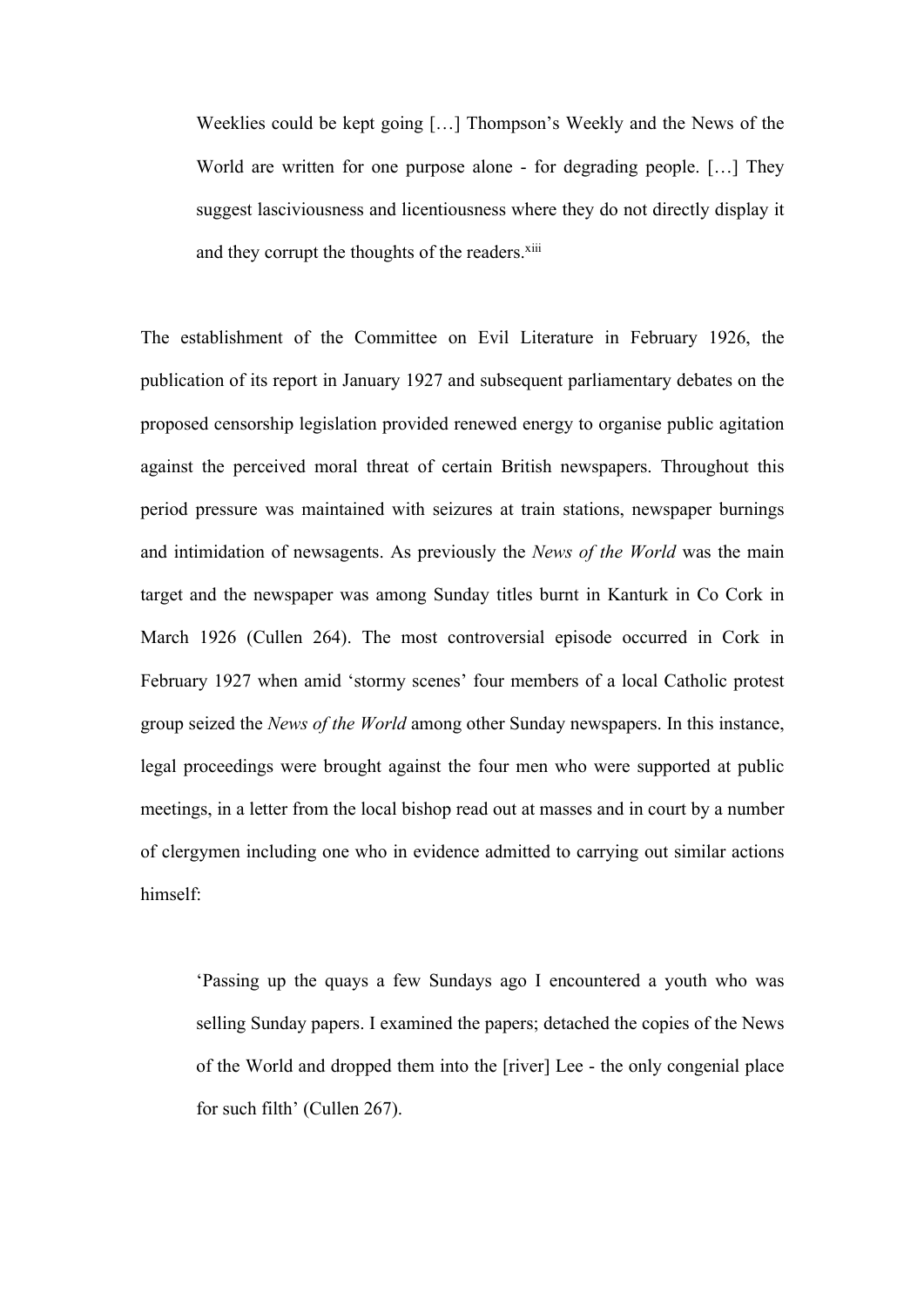The editor of Christian Brothers magazine, *Our Boys*, Brother J.C. Craven wrote to the Minister in December 1926 attaching a petition of 516-signed names obtained by students at the Christian Brothers College in Cork supporting censorship legislation. Craven's correspondence contained an explicit political threat that in the event of inaction by the government party then the public could turn to 'far safer men and far better men to guard the morals of the country'.<sup>xiv</sup> He clearly set out the rationale for action:

'And let me tell you that the reading of such papers as the News of the World has depraved the minds of the younger section of our community to such a degree that they are copying the manner of the robber, the murder, the scoundrel and the filthy beast, as recorded in that diabolical publication'.<sup>xv</sup>

Craven's correspondence with the Minister for Justice - which was copied to other members of Dáil Éireann, the national parliament - provides an important insight into the power of the Catholic censorship lobby campaign to secure political support for their agenda

The intent of the censorship legislation was clear during parliamentary debates in 1928 and 1929. The new Minister for Justice James Fitzgerald-Kenney observed: 'I think the most useful function this Bill will perform will be to prohibit the sale in this country of objectionable newspapers'.<sup>xvi</sup> The censorship legislation, the Censorship of Publications Act, 1929 allowed for banning of printed works that were:

• 'in… general tendency indecent or obscene';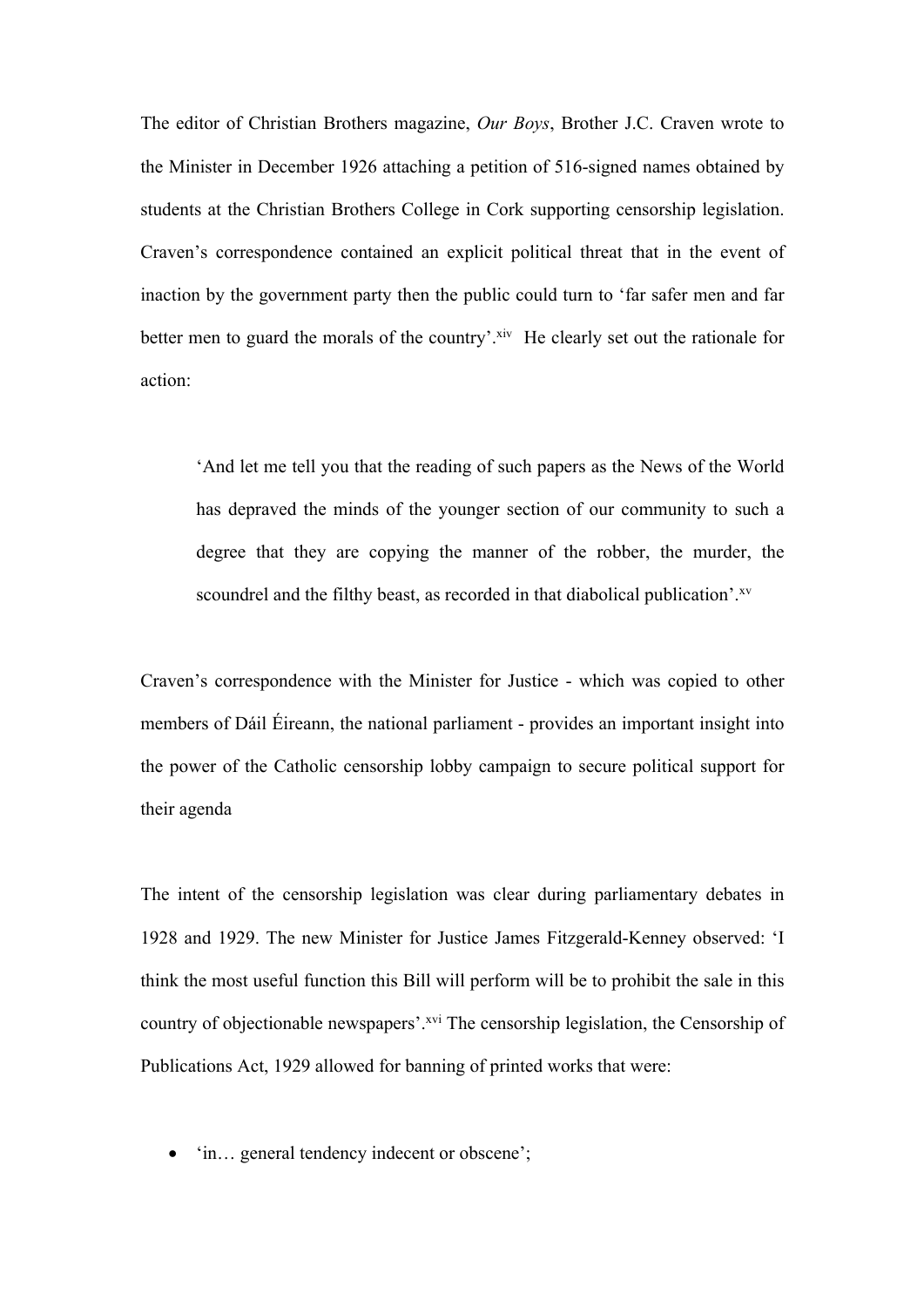- which included content that was 'suggestive of, or inciting to sexual immorality or unnatural vice or likely in any other similar way to corrupt or deprave';
- that devoted 'an unduly large proportion of space to the matter of crime;
- and which advocated 'the unnatural prevention of conception or the procurement of abortion of miscarriage.'

During the final discussion of the legislation in May 1929 one member of the Upper House, Seanad Éireann, had observed, 'If you pick up a paper nowadays you see the whole of the front page devoted to crime, misery and wretchedness, and if the Minister can alter that I hold that the House ought to agree to it at once.'<sup>xvii</sup> This observation promoted another Senator to reply: 'I cannot agree with the Senator that all our papers are placarded with crime. I know the paper he has got in mind - *the News of the World*'.

# **Discussion and conclusion**

The intent of the censorship campaign was to stop birth control advertisements and remove content deemed unsuitable from Irish readers. To achieve these objectives it was necessary to target British popular newspapers specifically, the market leader, the *News of the World*. Throughout this period the Irish newspapers primarily acquiesced with the campaign for censorship and offered little opposition to what effectively was an attack on journalism and freedom of expression and speech. For example, the largest selling domestic daily title, the *Irish Independent* in an editorial, when the Committee on Evil Literature was established, observed,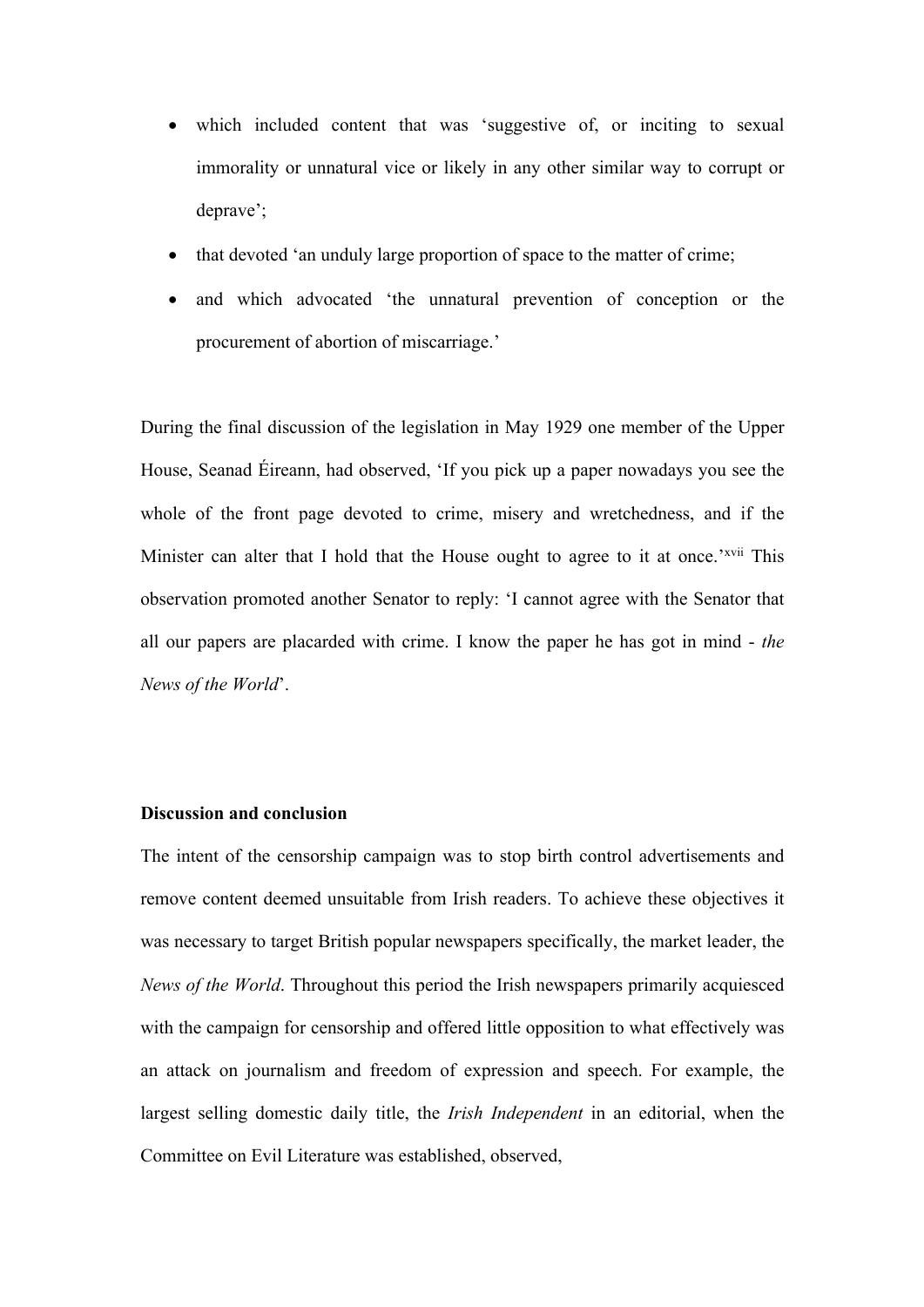The very fact that the vilest newspapers are flaunted in the faces of the public every Sunday, while no prosecutions ensue, is evidence that the present law is powerless, unless, indeed, one assumes there is no desire to enforce it (Anon *Evil*)

Several British newspaper titles ran into immediate trouble with the new legislation. Indeed, it did not take long for the *News of the World* to come to the attention of the new Censorship Board. In a parliamentary reply in November 1930 it was revealed that several imported newspapers had been banned for publishing content that was 'usually and frequent indecent'; for publishing advertisements promoting 'the unnatural prevention of conception'; and for having 'unduly large proportion of space devoted to the publication of matter reliant to crime'.xviii The *News of the World* was on this list for carrying too much crime reportage - although in truth, it was the nature of the crime coverage (and a focus on sexual crime) that deeply worried the Catholic leadership. The *News of the World* received its first prohibition order on 2 June 1930 the ban lasted for three months (no appeal provision existed until  $1946$ ).<sup>xix</sup>

By this time the *News of the World* was the best selling newspaper in the United Kingdom with a circulation of 3.4m copies each Sunday (Bingham 19). The format established in previous years remained: 'its standard diet of sex, crime, sport, and serial fiction was spliced with the memoirs of British and Hollywood entertainment stars and several series of articles by the out-of-office Winston Churchill' (Tunstall 13). With estimated sales of over 130,000 copies every week in Ireland the loss of this revenue stream was an obvious setback to the owners of the *News of the World*. When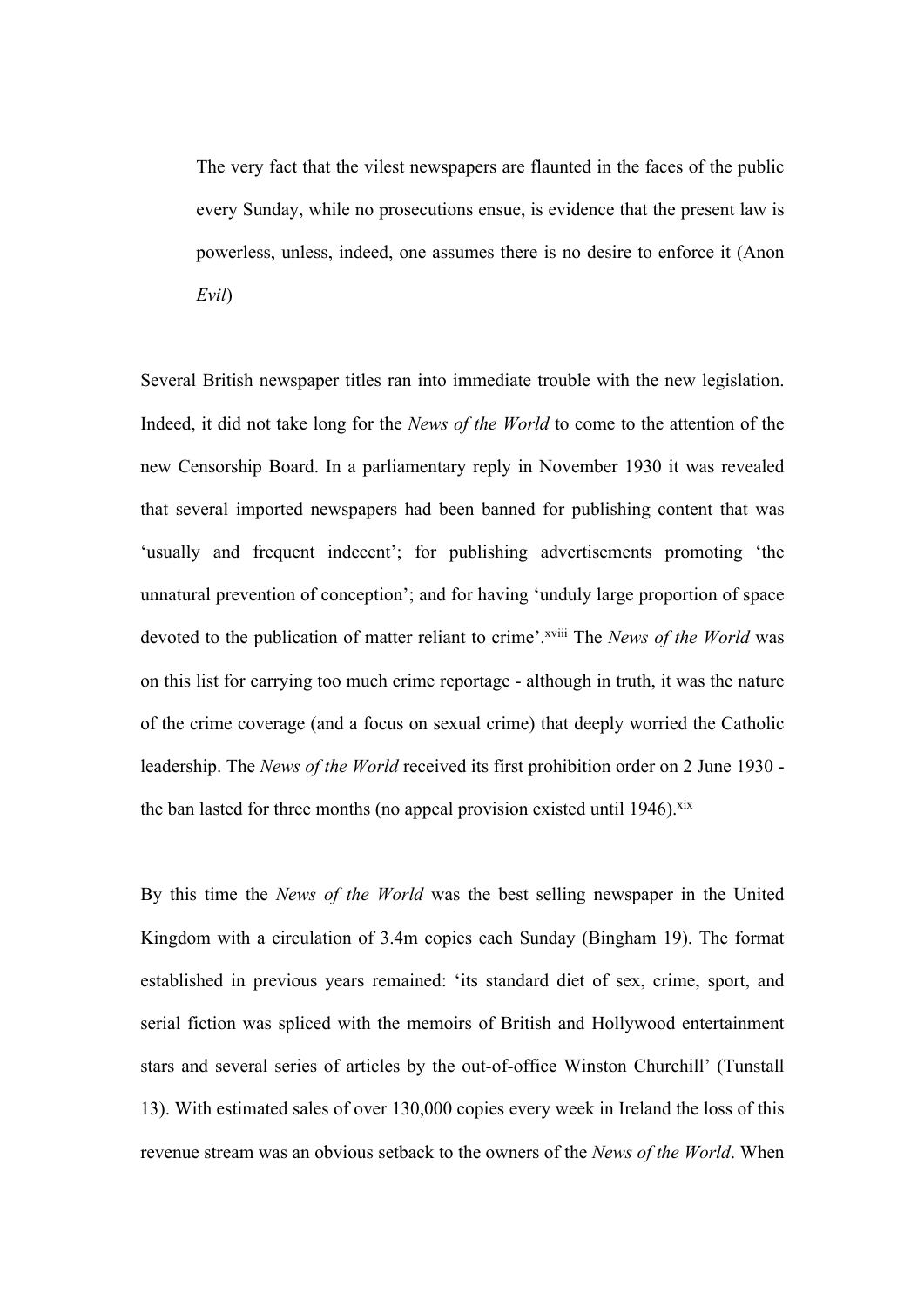news of the first ban was confirmed, wholesaler Charles Eason was immediately contacted to facilitate meetings with authorities in Dublin. But, as Eason informed the circulation manger of the *News of the World*, 'considering the history of the whole movement I think it would have been a very extraordinary situation if the News of the World had escaped. Rightly or wrongly your paper was selected for years as target of attack' (Quoted in Cullen 272).

Representatives of the *News of the World* arrived in Dublin [ to meet the Minister for Justice and the Censorship Board in July 1930 so as to determine if the ban could be revoked (Cullen 272) but the lobbying was to no avail. While the newspaper reappeared in September 1930 when the initial three-month ban lapsed but a second prohibition order was issued on 4 November 1930.<sup>xx</sup> The censorship legislation stipulated that when a newspaper was banned a second time, the prohibition was permanent unless revoked by the Minister for Justice (no appeal provision existed until 1946).

The period of the newspaper's Irish history under consideration in this article throws light on the significant market overlap between Britain and Ireland. It also shows that despite concerns about the content of the *News of the World* in the two jurisdictions, the Irish censorship lobby was more successful, in part due to the powerful position of the Catholic Church and its supporters in the new Irish Free State. This lobby secured further success when new tariffs were imposed on imported newspapers and magazines in 1933<sup>xxi</sup>, a measure which saw the value of imported newspapers decline by 54% between 1933 and 1934 (Horgan 2001)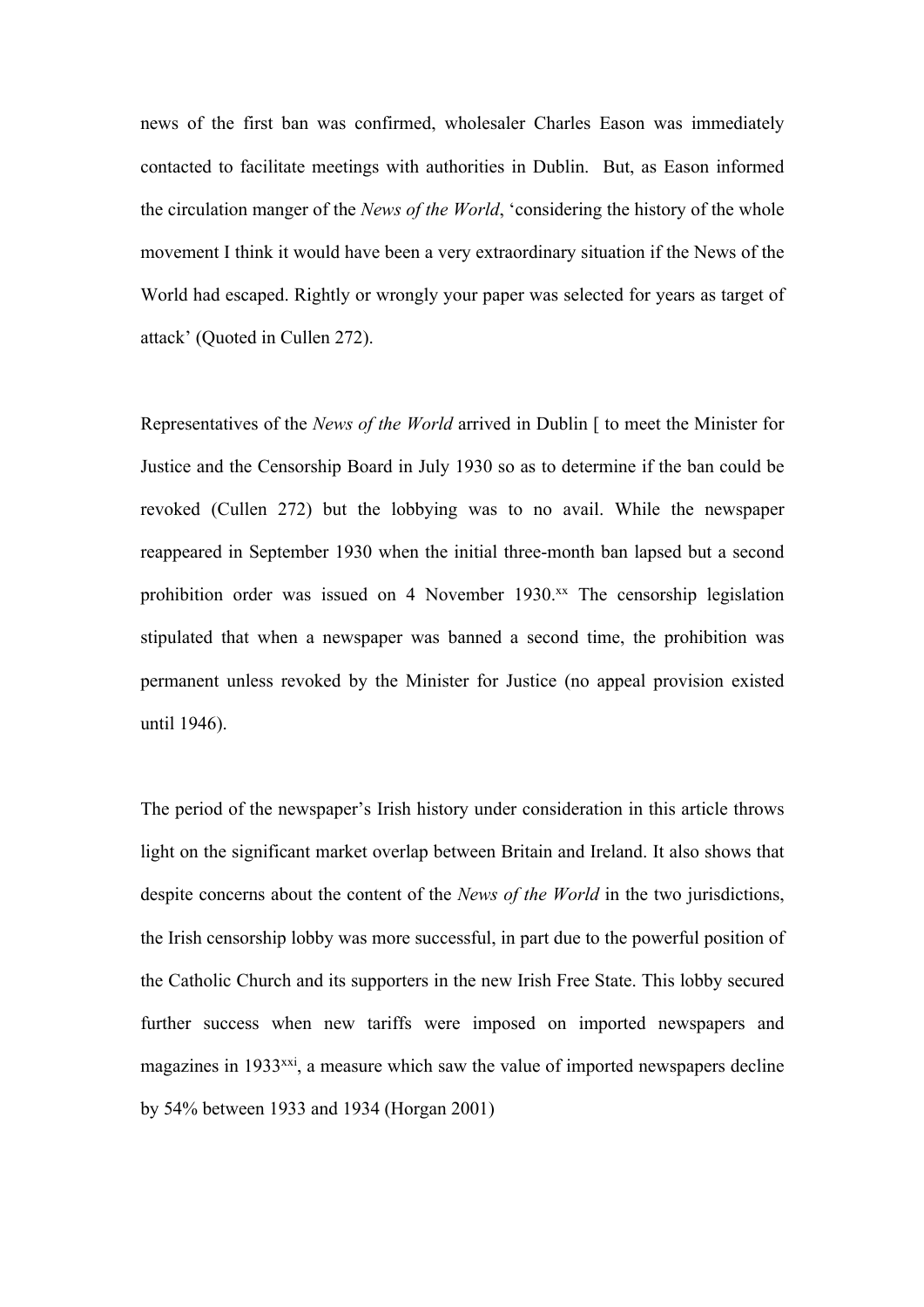The *News of the World* remained on the censorship list until 1961 when it officially re-entered the Irish market with a specific Irish edition that modified its content to take account of local sensitivities. The title closed in 2011 arising from the British phone hacking scandal and the ensuing controversy over the illegal interception of mobile phone messages of well-known public figures and victims of crime (See Watson). At that time in 2011 the Irish edition had weekly sales of 115,000 copies, making it the third best selling publication in the Sunday market. This circulation level accounted for some 12% of all Irish Sunday sales although by that time it was a very different publication to that banned in 1930.<sup>xxii</sup>

By re-examining the censorship campaign in Ireland up to 1930 this article has highlighted a neglected history in the narrative of journalism not just in Ireland but also in the United Kingdom. The banning of works by well-known writers has long attracted historical comment but the impact of the 1929 legislation on newspapers has been underwritten, most likely because the main newspaper to suffer at the hands of the censor was a salacious British title, albeit a popular one with significant numbers of Irish readers every week. In a related respect the research in his article also offers a wider appreciation of British newspapers beyond their core national markets. *The News of the World* was a significant part of Irish journalism history up to 1930, as it would become again thirty years later when it reappeared in the Irish market.

## **References**

ANON. 'Evil Literature.' *Irish Independent* 19 Feb. 1926.

ANON. *News of the World, 150 Years of True Crime Stories from the News of the* 

*World*. London: Michael O'Mara Books, 1993.

ADAMS, MICHAEL. *Censorship: the Irish Experience*. Dublin: Scepter Books,

1968.

BAINBRIDGE, CYRIL and STOCKDILL, ROY. *The News of the World Story*.

London: Harper Collins, 1993.

BINGHAM, ADRIAN. *Family Newspapers? Sex, Private Life & the British Popular*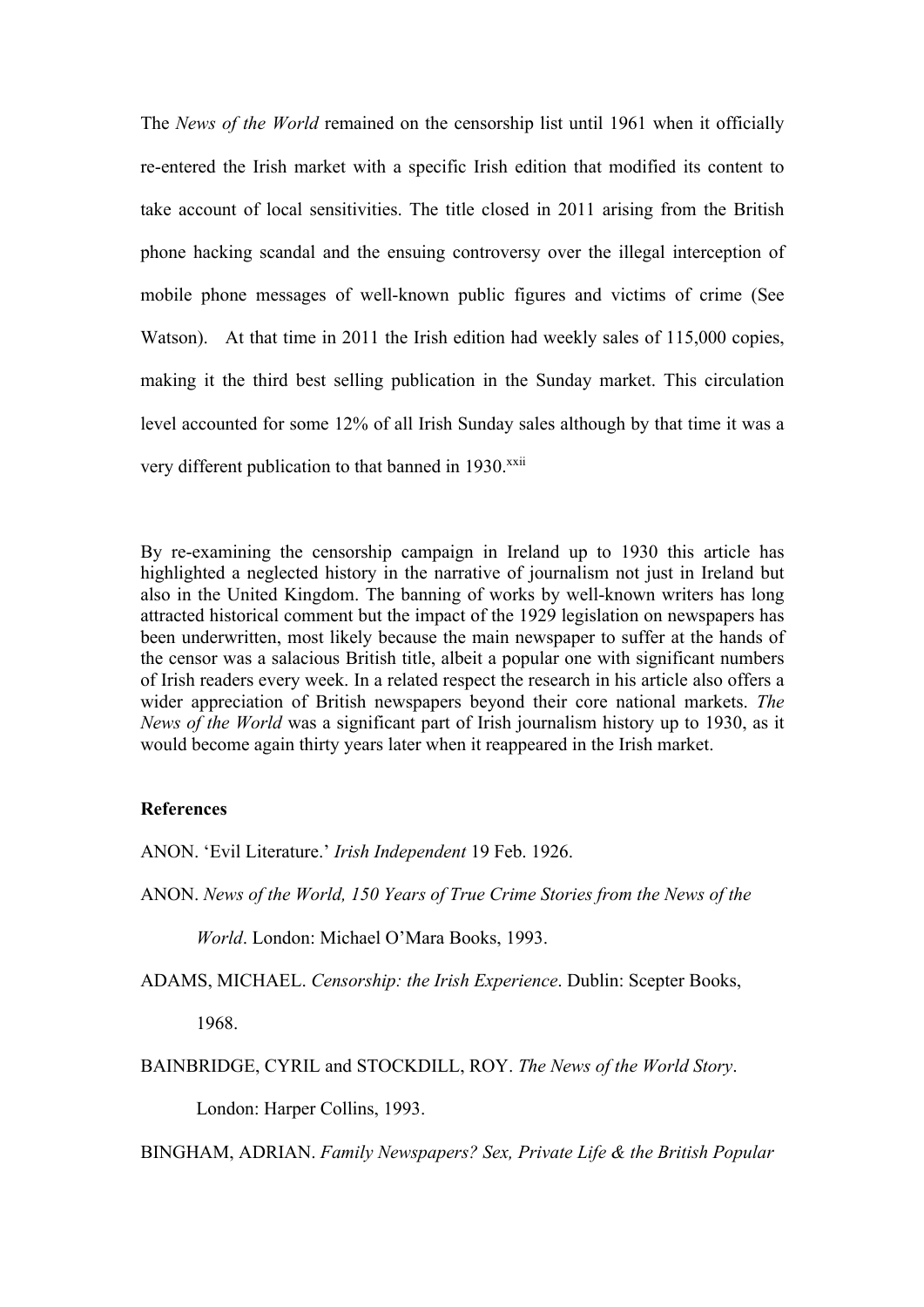*Press 1918-1978*. Oxford: Oxford University Press, 2009.

- BURDEN, PETER. *News of the World Fake Seikhs Royal Trappings.* London: Eye Books, 2008.
- CATHOLIC TRUTH SOCIETY. *The problem of undesirable printer matter*. Dublin, 1920.

CHALABY, JEAN. *The Invention of Journalism*. London: Palgrave, 1998.

- CHAPMAN, JANE. *Comparative Media History An Introduction: 1789 to the Present*. Cambridge: Polity, 2005.
- CONBOY, MARTIN. *Journalism in Britain: A Historical Introduction*. London: Sage, 2012.
- CRAVEN, J. C. Letter to the Editor, *The Irish Rosary.* 30:1 (January 1926): 74-75.

CULLEN, L. M. *Eason & Son A History*. Dublin: Easons, 1989.

- DEVANE, RICHARD. *Indecent Literature: Some Legal Remedies*. Dublin, n.d.
- FERRITER, DIARMAID. *The Transformation of Ireland 1900-2000*. London: Profile Books, 2004.
- GREENSLADE, ROY. *Press Gang How newspapers make profits from propaganda*. London: Pan Books, 2003.
- HORGAN, JOHN. 'Saving us from Ourselves: Contraception, Censorship and the "Evil Literature" Controversy of 1926' *Irish Communications Review* 5 (1995): 61-7.

HORGAN, JOHN. *Irish Media A Critical History since 1922*, London: Routledge, 2001. KEATING, ANTHONY. 'Setting the Agenda for the Press: The 1929 Case Against

the Waterford Standard' *New Hibernian Review* 16:2 (2012): 17-32.

LEE, J. J. *Ireland 1912-1985 Politics and Society*. Cambridge: Cambridge University Press, 1989.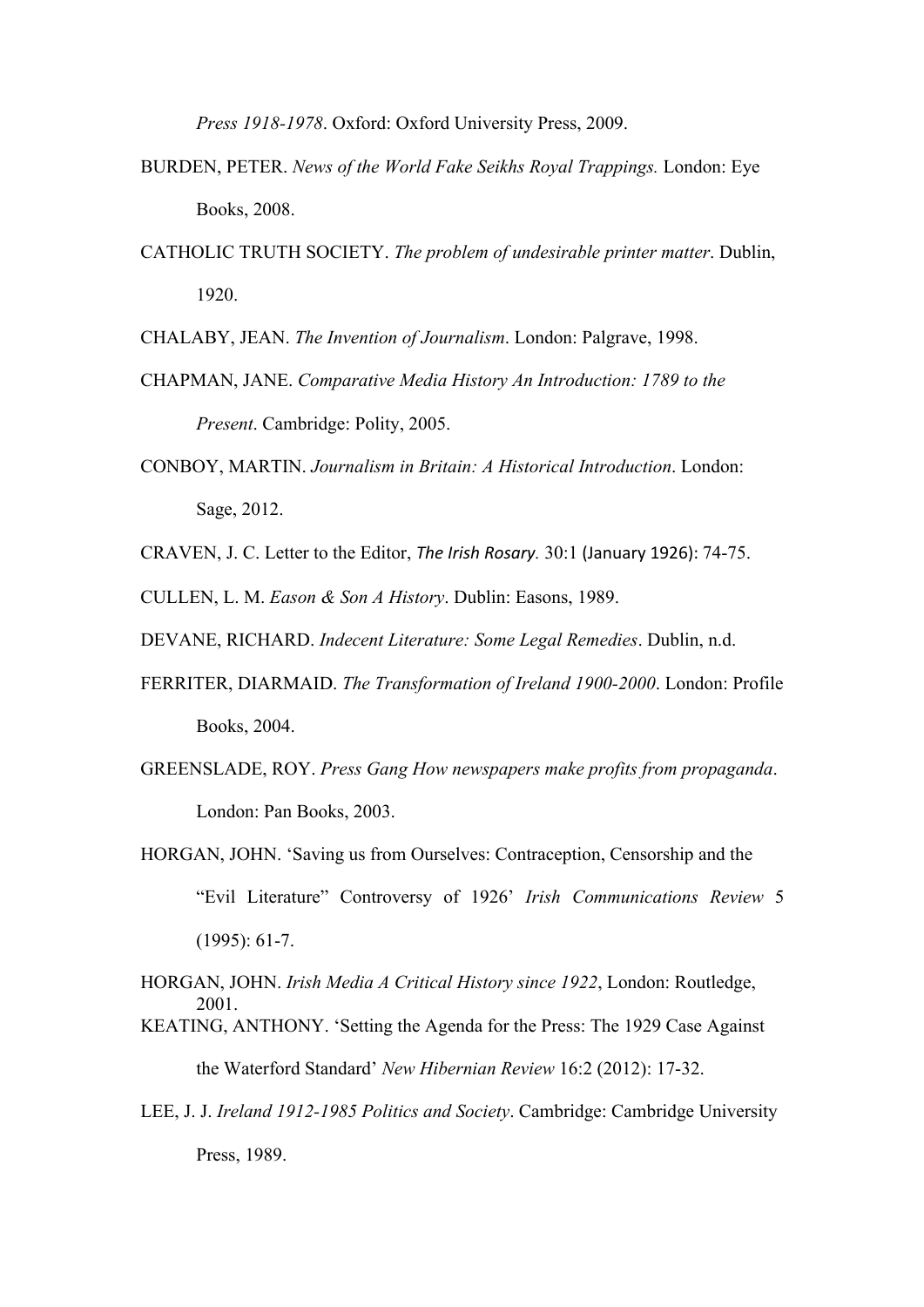- MARTIN, PETER. *Censorship in the Two Irelands 1922-1939*. Dublin: Irish Academic Press, 2006.
- MORASH, CHRISTOPHER. *A History of the Media in Ireland*. Cambridge: Cambridge University Press, 2010.
- MURPHY, JOHN, A. 'Censorship and Moral Community.' In FARRELL, BRIAN, (ed.) *Communications and Community in Ireland*. Dublin and Cork: Mercier Press, 1984.
- ÖRNEBRING, HENRIK and JÖNSSON, ANNA MARIA. 'Tabloid journalism and
- the public sphere: a historical perspective on tabloid journalism.' *Journalism*

*Studies*. 5.3 (2004): 283-295.

- TUNSTALL, JEREMY. *Newspaper Power The News National Press in Britain*. Oxford: Oxford University Press, 1996.
- WATSON, TOM and HICKMAN, MARTIN. *Dial M for Murdoch: News*

*Corporation and the Corruption of Britain.* London: Penguin, 2012.

WHYTE, JOHN. *Church and State in Modern Ireland, 1923-1970*. Dublin: Gill and Macmillan, 1980 ed.

WILLIAMS, KEVIN. *Get me a murder a day! A History of Media and Communication in Britain*. London: Bloomsbury Academic, 2010 ed..

WOODMAN, KIERAN. *Media control in Ireland 1923-1983*. Carbondale: South Illinois University, 1984.

<sup>&</sup>lt;sup>i</sup> Censorship of Publications Act, 1929.

ii 'Submission from Catholic Truth Society' (1926) to Committee on Evil Literature (hereafter CEL), (1926), National Archives of Ireland (NAI), JUS 7/2/4.

iii 'Documents circulated to Members of the Committee', submission from Charles Eason, NAI: CEL: JUS 7/1/2.

iv This organisation was established in 1911 by the Dominican religious order.